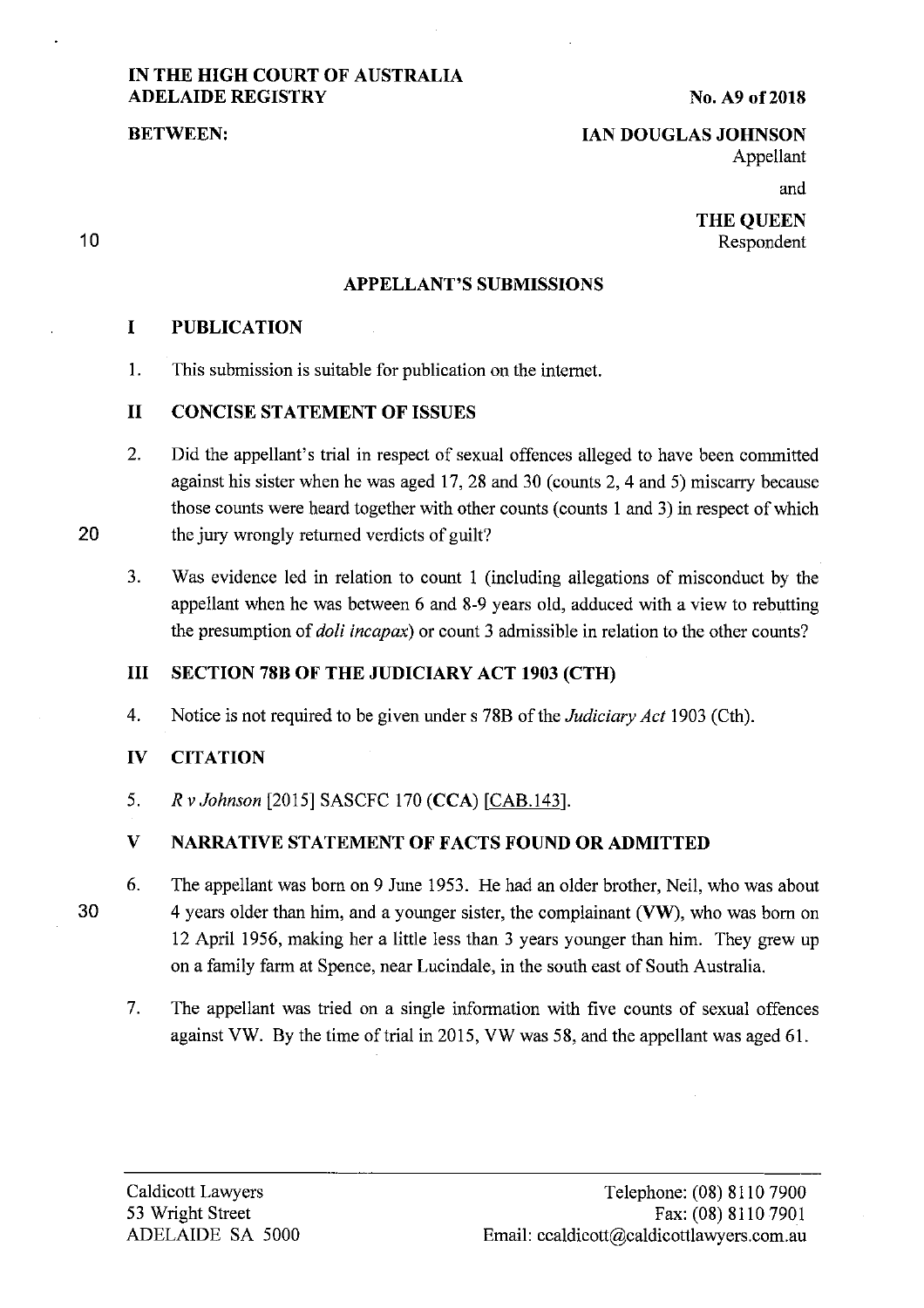8. The counts are summarised below.

|                |                               |                             |                     |           | Course and the control of the control of the control of the control of the control of the control of the control of |
|----------------|-------------------------------|-----------------------------|---------------------|-----------|---------------------------------------------------------------------------------------------------------------------|
|                | Indecent assault <sup>1</sup> | $[1963 \text{ or } 1964]$ * | No older<br>than 10 | 7 or 8    | "Shearing shed incident"                                                                                            |
| $\overline{2}$ | Carnal knowledge <sup>2</sup> | $01.08.70 - 19.09.70$       | 17                  | 14        | Lucindale (in car near<br>Lucindale Hotel)                                                                          |
|                | PSE <sup>3</sup>              | $09.06.71 - 11.04.73$       | 18-19               | $15 - 16$ | Two or more acts of<br>inserting penis into VW's<br>vagina at Lucindale                                             |
|                | Rape <sup>4</sup>             | $31.12.81 - 13.04.82$       | 28                  | 25-26     | Naracoorte                                                                                                          |
|                | Rape                          | $30.11.83 - 01.01.84$       | 30                  | 27        | Naracoorte                                                                                                          |

The information alleged a date range of  $31.12.64 - 01.01.66$ , but as explained below, the evidence **suggested an earlier date.** 

- 9. For reasons explained by the CCA, although it was alleged in the information that the 'shearing shed incident' (count I) occurred in 1965 (when the appellant was 11 or 12), on the evidence, it was not open to find that the appellant was any older than IO (ie, the incident occurred in 1963 or 1964)<sup>5</sup>. Accordingly, the time between the allegations the subject of counts I and 5 was approximately 20 years. Whilst counts 1-3 were alleged 10 to have occurred when VW was a child and living at home, counts 4 and 5 were alleged to have occurred away from the former family home and after VW had married and separated.
	- 10. Prior to trial:
		- (I) the prosecution successfully applied to have the appellant tried as an adult in respect of counts 1 and 2 on the basis of the seriousness of the allegations<sup>6</sup>;
		- (2) the prosecution notified its intention to adduce evidence of discreditable conduct, namely, charged and uncharged acts of sexual misconduct, including for a propensity purpose relating to sexual attraction<sup>7</sup>;
- (3) the appellant made applications seeking, inter alia, that counts I and 2 be heard 20 separately to the trial on counts  $3 - 5$  and that the prosecution not be permitted to lead the evidence referred to in the discreditable conduct notice $\delta$ , and that counts 1 and 3 be permanently stayed<sup>9</sup>;

 $\mathbf{I}$ *Criminal Law Consolidation Act* 1935 (SA) **(CLCA),** s 56.

 $\overline{2}$ CLCA,  $s$  55(1)(a).

 $\overline{\mathbf{3}}$ CLCA, s 50(1).

<sup>4</sup>  CLCA, s 48(1).

<sup>5</sup> CCA [75]-[82] CAB.182-183. See also Tr 250.9 AFM.324.

<sup>6</sup> *Young Offenders Act* 1993 (SA) s l 7(3)(c), Ruling of Senior Judge McEwen on 26 May 2014 [CAB.7).

 $\overline{7}$ The s 34P(4) notice [AFM.5] stated: "Where relevant the evidence of each act of sexual misconduct against **[VW] stands as circumstantial evidence which demonstrates a specific sexual attraction to that complainant and a tendency for the accused to act in furtherance of that sexual attraction".** 

 $\mathbf R$ Application dated 17 October 2014 [AFM.9].

Application dated 27 October 2014 [AFM.16].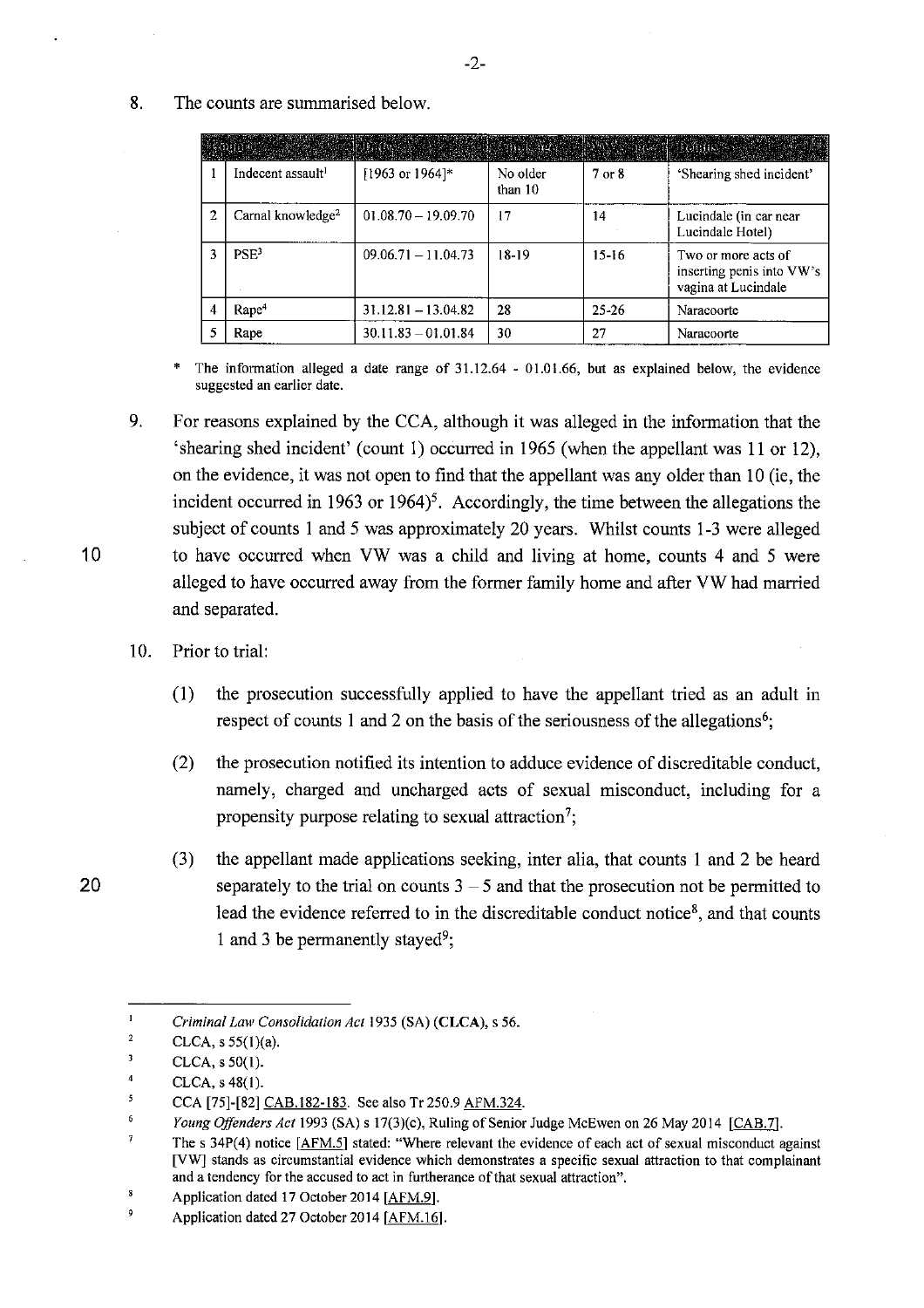- ( 4) during the argument on these applications:
	- (a) the appellant's counsel emphasised the extraordinary delay in the trial of count 1, the forensic prejudice due to witnesses being unavailable and the difficulty in effectively cross-examining the witnesses to count 1. Reference was made to the risk of prejudice by misuse of evidence relating to other acts in resolving the issues arising on individual counts (for example, whether the presumption of *doli incapax* could be rebutted in relation to count  $1$ <sup>10</sup>. It was submitted there was a risk of the jury throwing all the evidence in together when in substance, in relation to counts 1 and 2, as against counts 3-5, "we are really dealing with two different persons" (meaning, the child and the adult)<sup>11</sup>;
	- (b) the prosecutor maintained that the evidence on each count was crossadmissible<sup>12</sup>, and the submission culminated in the proposition that "The entire prosecution case, on the complainant's account, is that the accused was, well to her, a very bad person who did terrible sexual things to her as well as violent things and abused and threatened her and that was going on from a very very young age until her adulthood"<sup>13</sup>;
- (c) the appellant's counsel replied that given the nature of the evidence in relation to count 1 and the appellant's age it would not be cross-admissible 20 and it would unfair to use it against him on other counts<sup>14</sup>.
	- ( 5) The application for stays of counts 1 and 3, and for severance of counts 1 and 2, was dismissed, essentially for reasons reflecting the prosecutor's submissions<sup>15</sup>.

-3-

<sup>10</sup>  Transcript of argument before Soulio DCJ on 31 October 2014 (Pre-trial transcript), Tr 3-8 [AFM.27-32].

<sup>11</sup>  Pre-trial transcript, Tr 6-7 [AMF.30-31].

<sup>12</sup>  Pre-trial transcript, Tr 25-27 [AMF.49-51]. "[A]II the counts are properly joined and in fact are cross**admissible with one another.** . .. **[T]he question of the capacity of the accused in relation to count 1 to perhaps form an interest, sexual interest, and act upon that at that age is informed by – again, I go back to the behaviour that was occurring before that incident and around the time of that incident** ... **[I]t can be inferred that the accused was sexually interested in the complainant at that time and also one must look at the act that**  was performed. ... In relation to count 1, I accept it is more complicated because of the issue of age and **capacity, but** ... **given what the complainant says was occurring, the type of act that occurred on that occasion**  and what had been happening to her, according to her at the hands of both of her brothers leading up to that, **shows that at that young age what was being acted upon was some sort of sexual interest, and** ... **the charges, count 1 and 2, are cross-admissible on the later counts and ... [all uncharged and charged acts] have nonpropensity and propensity uses with one another".** 

<sup>1</sup>l Pre-trial transcript, Tr 26-27 [AMF.50-51].

<sup>14</sup>  Pre-trial transcript, Tr 27 [AMF.51]. It was said: "In considering whether there is a propensity use of count 1, **when someone is a young person** ... **if your Honour goes through the statement, while it is not specifically said that this was done at the direction of Neil, that's the clear flavour that comes through the material, rather**  than there is a sexual attraction on the part of [the appellant] at such a young age. So propensity use being a **sexual interest in my submission doesn't have a strong probative value; it wouldn't be cross-admissible for**  that reason. But there is that prejudice coming the other way .... Whether the conduct in count 1 should be **cross-admissible at all raises the issue of fairness. Ifa person doesn't have a capacity to commit the crime, in my submission it becomes unfair to them to use that evidence against them in the proof of other offending,**  particularly when they are a youth at the time".

*<sup>15</sup>*  Ruling of the Soulio DCJ dated 31 October 2014 [CAB.231.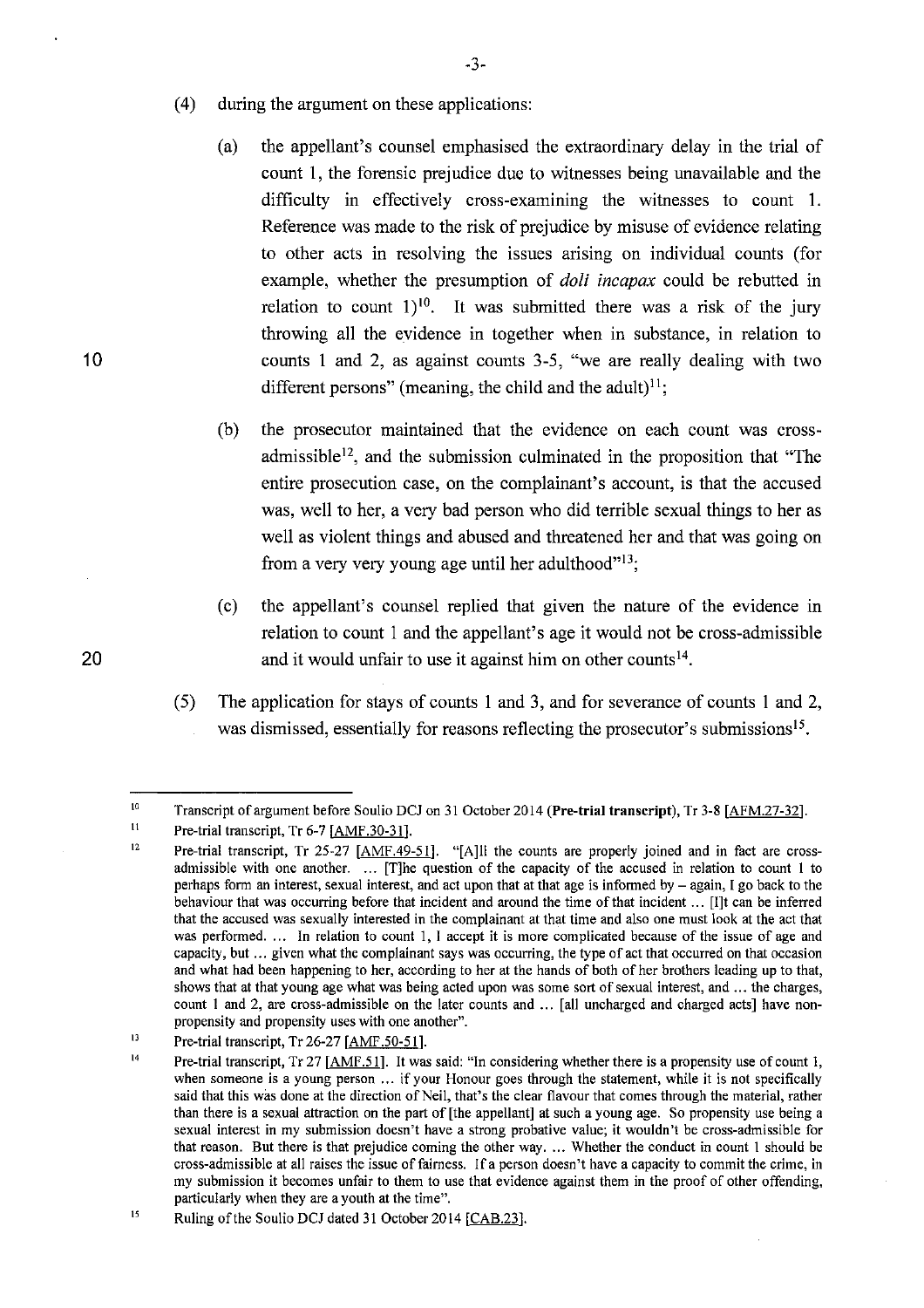### **Evidence of charged and uncharged acts**

- 11. At trial, VW gave evidence of the four specific incidents alleged to comprise counts 1, 2, 4 and 5. As to count 3, she gave very little detail beyond the general allegation that there were many acts of rape by way of vaginal sexual intercourse over about a two year period<sup>16</sup>. The appellant gave evidence denying that the events the subject of counts 2-5 occurred at all. In relation to count 1, he gave an account of an incident, but in very different circumstances to that alleged by VW.
- 12. Apart from the charged acts, VW alleged a number of other 'uncharged acts' of assault, both non-sexual and sexual commencing prior to the 'shearing shed incident' 10 the subject of count 1. There were three specific alleged acts<sup> $17$ </sup> prior to count 1 which were relied upon with a view to rebutting the presumption of *doli incapax* that arose in relation to count 1.
	- (1) VW claimed to remember an incident in the bath when she was about 3 and the appellant about 6 when he tried to put his foot or toe in between her  $legs<sup>18</sup>$ .
	- (2) VW said when she was about 4 or 5, Neil and the appellant asked her whether she still wanted a little baby brother or sister and, when she answered yes, they took her into the implement shed, Neil took her pants off and attempted to insert his penis into her with the appellant restraining her shoulders  $19$ .
- (3) VW also claimed that when she was about 5 or 6, Neil and the appellant came 20 into her bedroom and held her on the bed, with Neil, and later Ian, rubbing their penises on her vagina<sup>20</sup>.
	- 13. As to these, the conclusion of the CCA was that upon a review of the whole of the evidence, the jury should have had a reasonable doubt that the appellant, who at the time of the time of the shearing shed incident was no more than 10 years old, actually understood that what he was allegedly doing with VW was wrong in the relevant sense for the purposes of rebutting the presumption of *doli incapax.*
	- 14. Albeit that his account of the specific acts differed from the prosecution version, the appellant's description of what occurred as a "game" was a reasonable hypothesis as to his perception of events $21$ .

-4-

<sup>16</sup>  CCA [16] CAB.153.

<sup>17</sup>  There were said to be other acts of the kind described in (3), below, but these were said to be between when **VW was** *5* **and 10, and thus it is unclear the extent to which these allegations post-date count 1.** 

<sup>18</sup>  CCA [94] CAB.186, Tr 27 AFM.101.

<sup>19</sup>  CCA [95] CAB.186, Tr 27-29 AFM.101-103. Cf. Tr 248 AFM.322.

<sup>20</sup>  CCA [96] CAB.186, Tr 30-32 AFM.104-106.

<sup>21</sup>  CCA [99] CAB.186.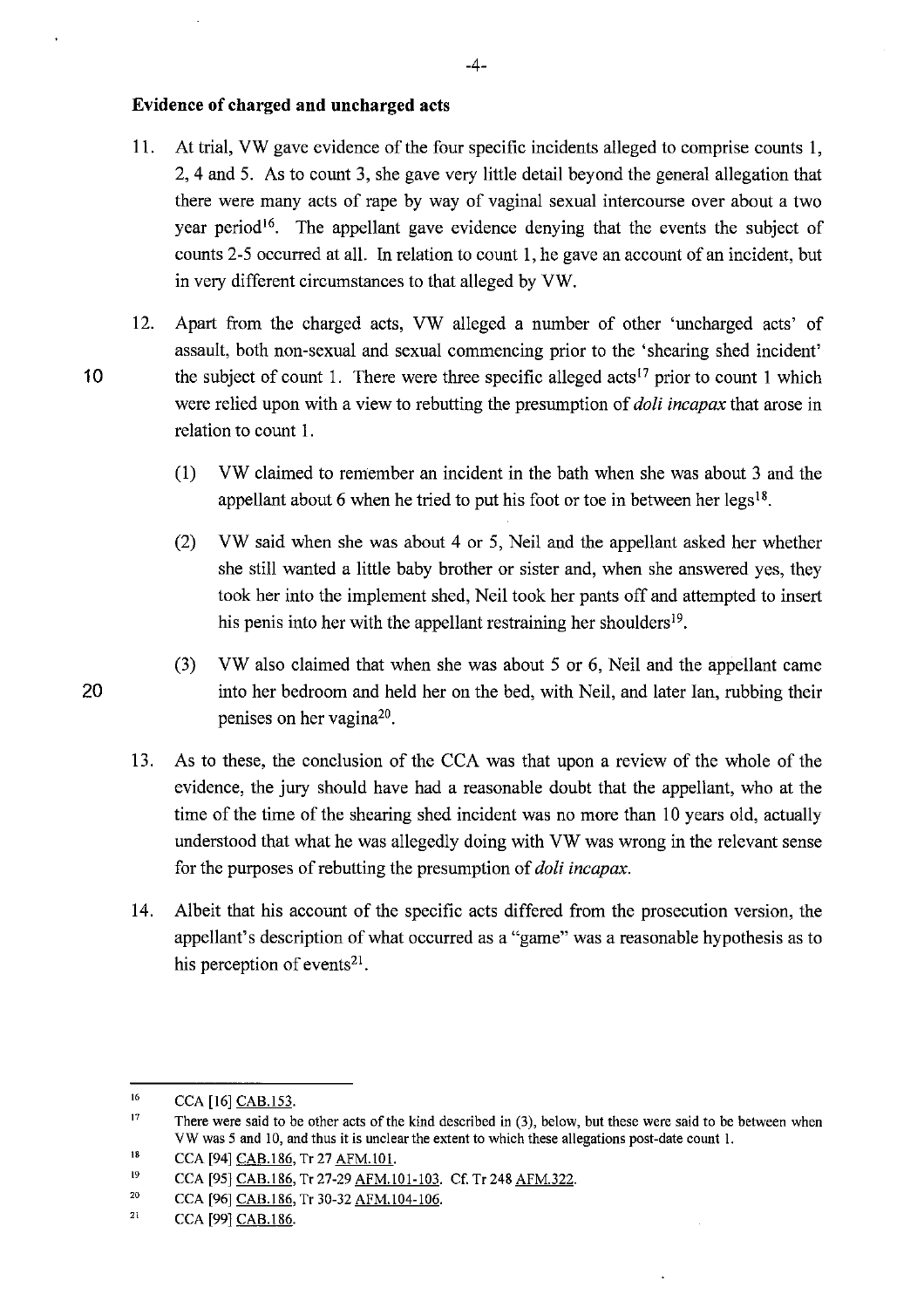### **The limited evidence at trial and the forensic issues**

- 15. VW's first account to police was on 27 May 2008 (when she was 52). This was after Neil had died in March 200622.
- 16. The trial took place more than 50 years after the events in question allegedly commenced and after a bitter family feud over the family farm and estate. It was plain from the evidence of VW and the appellant that there had been disputation about the family farm and their parents' affairs for some time, culminating in VW leaving her father's name off her mother's gravestone. In brief outline, the evidence disclosed the following matters.
- 10 (1) In late 1983, the parents (Royce and Gwendoline) bought a house "in town" (in Naracoorte), the appellant took over the farm and the appellant allegedly sold cattle on it belonging to VW after an argument between them<sup>23</sup>. The appellant took over the farm, although VW was of the belief he didn't learn anything about running a farm and did not have the temperament for stock work, and had not had a lot of input into the farm $24$ .
	- (2) VW was of the belief that the appellant was then on the farm for 8 years before it had to be sold because it was in debt even though it had previously been a viable property<sup>25</sup>. VW was of the belief she got nothing, monetary wise, out of the farm, albeit she appeared to accept that money came from the farm account to assist in her property settlement with her former husband<sup>26</sup>. She also accepted she had been permitted to agist calves and keep horses there $27$ .
	- (3) Neil borrowed funds with the farm being put up by way of security for a guarantee, and Neil's debts were paid out by their father, requiring half of the farm on the opposite side of the road to the farmhouse to be sold in the 1990's, with the effect of eliminating Neil's anticipated inheritance<sup>28</sup>.
	- (4) After the remaining part of the farm was sold (with no proceeds being distributed to VW), the appellant moved to Queensland, and his parents followed, settling nearby to him in Caboolture in about 1996<sup>29</sup>.
- (5) At some stage after their parents moved to Queensland, in the early 2000's, VW 30 invited ( or persuaded) her mother to return to South Australia and rented a flat for her in Naracoorte, where she stayed for 3 or 4 years. During this time, VW

<sup>22</sup>  Exhibit P3 AFM.443.

<sup>23</sup>  Tr 70-72 AFM.144-146, 137 AFM.211, 141-142 AFM.215-216. Cf. Tr 229-232 AFM.303-306.

<sup>24</sup>  Tr 126-127 AFM.200-201, 129 AFM.203.

<sup>25</sup>  Tr 127 AFM.201.

<sup>26</sup>  Tr 130-131 AFM.204-205.

<sup>27</sup>  Tr 135 AFM.209.

<sup>28</sup>  Tr 132-134 AFM.206-208. See also Tr 219 AFM.293.

<sup>29</sup>  Tr 138 AFM.212, 155 AFM.229. See also Tr 234-235 AFM.308-309.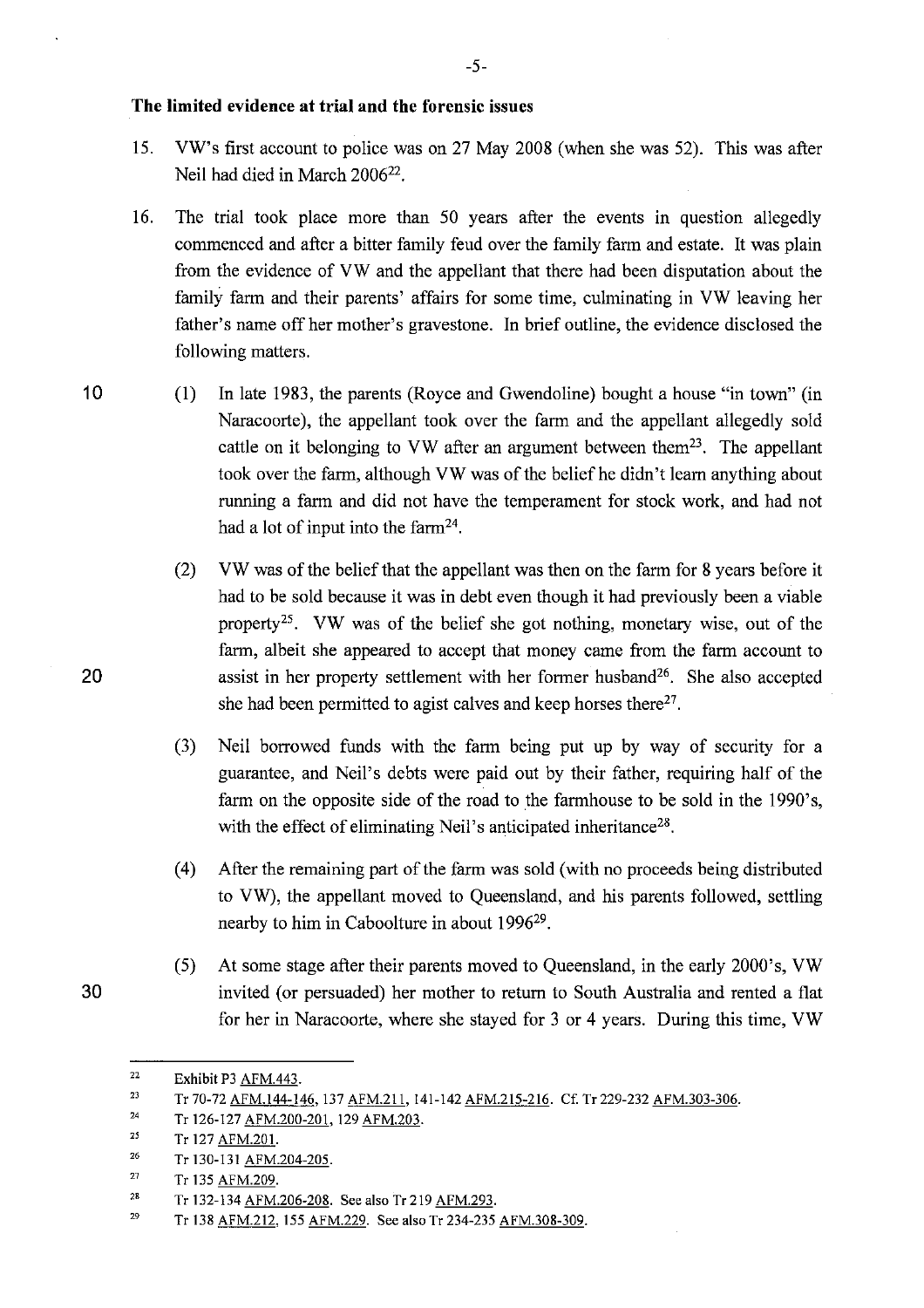obtained a power of attorney in respect of her mother, and her will was changed, excluding her husband altogether<sup>30</sup>. The effect of the will was that VW would receive everything. Her mother only returned to Queensland when their father had a heart attack and a decision needed to be made regarding life support. VW was not happy about the circumstances surrounding this. Her mother's will was changed again after she returned to Queensland, to the detriment of VW. Their mother was placed in a nursing home in mid- $2008^{31}$ .

- (6) At some point, VW's power of attorney in respect of her mother's affairs was taken away<sup>32</sup>. The first tribunal hearing in relation to the matter was in May 10 200833 (the same month VW made a complaint to police in relation to the appellant).
	- (7) Later, their mother returned to South Australia on VW's application and she died in South Australia on 23 June 2010. She was buried in Naracoorte with a headstone that mentioned only VW and VW's children and did not mention Royce<sup>34</sup>.
	- (8) Shortly after Gwendoline's death, VW was served with a restraining order granted by a Queensland Court preventing her from contacting her father, Royce due to harassment (which she denied) $35$ .
- (9) Their father Royce died on 24 October 2011<sup>36</sup>. VW was of the view that apart 20 from \$15,000 she was left under her father's will, and apart from what was sold to pay off Neil's debts, the appellant "got everything"37.
	- 17. By the time of the trial critical witnesses had died including the parents (to whom VW claimed she had made contemporaneous complaints) and Neil (who on VW's account was implicated in the early abuse involving the appellant, and had also separately abused her).
	- 18. Apart from her parents, VW said she had made complaints or reports of various kinds to police (when she was a teenager)<sup>38</sup>, to a doctor, Dr Vithinanthan<sup>39</sup>, to her friend  $FC^{40}$ , to a friend Cherie Pycroft<sup>41</sup>, and to another friend Rodney Angel<sup>42</sup>.

41 Tr 73 AFM. 147.

<sup>30</sup>  Tr 145-147 AFM.219-221.

<sup>31</sup>  Tr 148 AFM.222.

<sup>32</sup>  33 Tr 156 AFM.230.

Tr 157 AFM.23 I.

<sup>34</sup>  Tr 158-159 AFM.232-233, Exhibit D15 AFM.450.

<sup>35</sup>  Tr 159 AFM.233.

<sup>36</sup>  Tr 23 AFM.97, Exhibit D16 AFM.452.

<sup>37</sup>  Tr 140 AFM.214.

<sup>38</sup>  Tr 33 AFM.107, 111-112 AFM.185-186.

<sup>39</sup>  Tr 75 AFM.149.

<sup>40</sup>  Tr 117 AFM.191.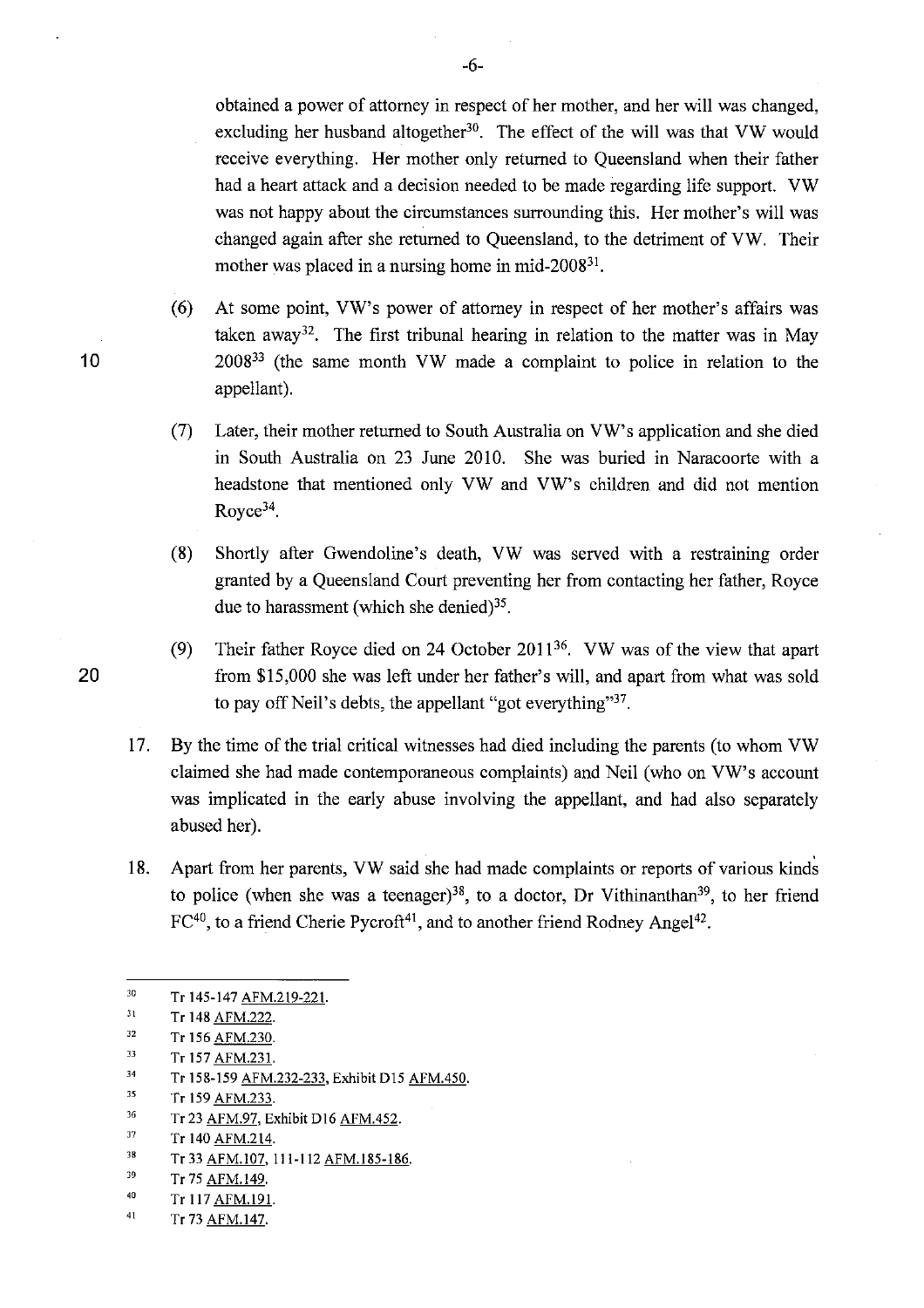- 19. However, with the exception of Mr Angel, no evidence was available to corroborate the fact of those complaints. There was no record of any reports to police (and she claimed "I may have said 'My name is [V]' and most people don't remember my name or don't hear it properly or don't pronounce it<sup>143</sup>). When approached in 2014, Dr Vithinanthan was in a nursing home with dementia and was unable to provide a statement<sup>44</sup>. FC declined to provide a statement<sup>45</sup>. Cherie Pycroft was deceased<sup>46</sup>.
- 20. Accordingly, despite the time period over which the allegations spanned, there were very few prosecution witnesses at trial, and as will be explained, the evidence pertaining to count 1 assumed central significance.
- 10 21. Indeed, with the exception of formal evidence from Detective Holmes, the brief evidence of complaint from Mr Angel, and a witness made available for crossexamination only<sup>47</sup>, the only witnesses in apart from VW and the appellant were Des and Peter Flavell, whose evidence was relevant only to the 'shearing shed incident'.
	- 22. As a consequence, count 1 was the only charge in respect of which any person apart from VW and the applicant gave evidence. Otherwise, this was a case of "word against word".

# **Evidence regarding the 'shearing shed incident'**

- 23. VW recounted an incident on a day when the Flavels, her friend FC, and possibly FC's sister AC, were at the farm<sup>48</sup>. It was alleged that Neil and the appellant approached 20 VM and her friend FC and Neil said "We're all going over to the shearing shed", meaning he wanted FC and her to join him, the appellant and Flavels there<sup>49</sup>.
	- 24. Once in the shed, Neil was alleged to have said "We're going to have a root" and that the "the Flavels were going to have a go too". VW said Neil took her pants off, Neil rubbed his penis in and around VW's vagina and ejaculated onto VW's stomach. She recalled looking up and seeing faces of the others looking down from the wool bales. Neil asked or tried to encourage the Flavels to have a go (and they refused). The appellant then followed Neil, spat on his hands, rubbed against VW's vagina until he ejaculated. VW then ran away to the old dairy<sup>50</sup>.

<sup>42</sup>  Tr 117 (VW) AFM.191, Tr 175 (Rodney Angel) AFM.249.

<sup>43</sup>  Tr 33.3 I AFM. 107.

<sup>44</sup>  Tr 189.26 AFM.263.

<sup>45</sup>  Tr 189.22 AFM.263.

<sup>46</sup>  Tr 189.33 AFM.263, Exhibit Pl2 AFM.445.

<sup>47</sup>  Ms Lois Polak, a former girlfriend of the appellant whose evidence (Tr 181.23 AFM.255) in fact rebutted VW's account of an incident of violence which Ms Polak was supposed to have witnessed and intervened to restrain (Tr 65. 13 AFM. 139).

<sup>48</sup>  VW recalled that the Flavels present were "definitely Des and John and [FC]" and she "wasn't sure about Peter [Flavel] and "I'm not sure about [AC] being there either": Tr 35 AFM.109.

<sup>49</sup>  Tr 36 AFM.110.

<sup>50</sup>  Tr 35-45 AFM.109-119.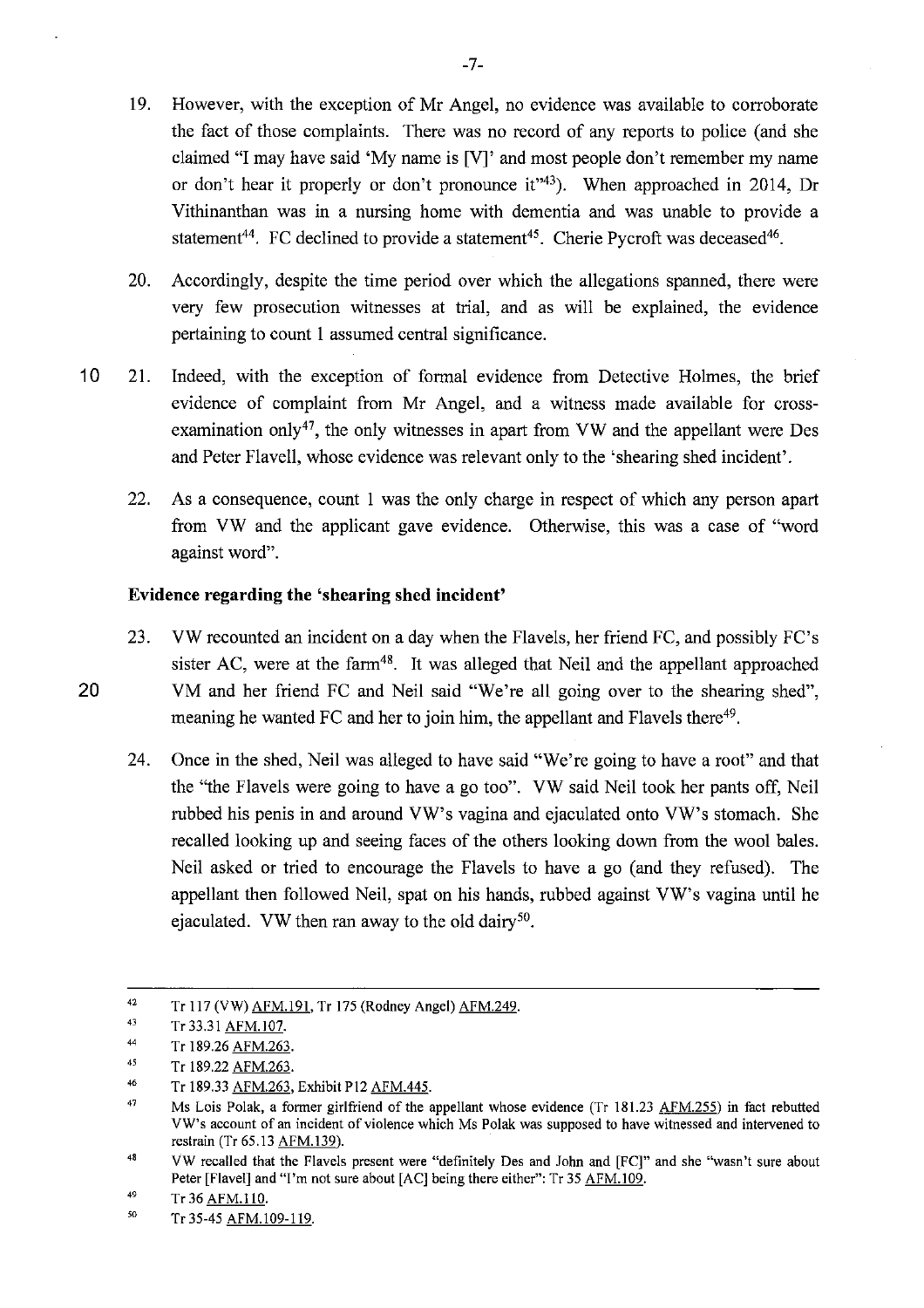- 25. Des Flavel gave an account of an incident in the shearing shed. He said he had entered the shed without knowing anyone was there, had climbed on top of some wool bales, looked left and saw the appellant with his jeans pulled down "laying across the top of [VW] having intercourse". His sighting was brief  $-$  it was "just too quick" to see whether VW was clothed. He said he moved onto the wool bales and saw that Neil was having intercourse with VW's friend FC, and promptly left<sup>51</sup>. He was crossexamined by reference to a previous statement in which he apparently described the applicant lying "naked" on top of  $VW^{52}$ , in a way inconsistent with VW's evidence that when assaulted the appellant would not pull his pants right down.
- 10 26. Peter Flavel was called but his evidence was he went into the shearing shed with his brother but left after his brother said "let's get out of here" and did not witness anything or see anyone else in the shed $5<sup>3</sup>$ . As noted earlier, FC declined to give a statement to police, and Neil had died before any formal complaint was made.
	- 27. The appellant, who gave evidence in the case, said that the only incident he could recall referable to the shed was when Neil or Des Flavel had told him to go into the wool packs and to lay on top of VW but he did not participate in their game. Des had hold of the appellant's arm and was trying to get him to take his clothes off. VW was not naked. Neil and Des lost interest and moved on and VW got off the bale<sup>54</sup>.

#### **Addresses and summing up**

20 28. In closing address, the prosecutor did not in terms make a submission inviting propensity use of the charged or uncharged acts. However, the 'shearing shed incident' was clearly submitted to be an important and corroborated manifestation or example of a horrific course of conduct perpetrated by the appellant. It was said:

> What might not be in dispute is that something happened in the shearing shed  $-$  it's a matter for you **what did happen, you've got two versions. But it should not be in dispute that something did happen in the shearing shed.**

> Then we have the other allegations, those allegations where we don't have the benefit of a third party. **It remains for you which version you accept, if you accept one version. None ofus live in a vacuum, we all know that kids play and get up to no good sometimes but what we have here, I submit, is a**  persistent course of physical and sexual assault by the accused against [VW] from childhood through to adulthood.

> **I contend to you that the persistence of the conduct makes it apparent that the accused must have known it was wrong from a very early age and that's the case even if that conduct had been learned**  from his older brother, Neil.

> **What we have here is not innocent conduct. What we have is a quite horrific combination of abuse of a young girl from the age of about three right through to her 20s. It's a domination borne out of violence, fear, and a lack of being brought to account.**

<sup>51</sup>  Tr 164-165 AFM.238-239.

<sup>52</sup>  Tr 171 AFM.245.

<sup>53</sup>  Tr 187-188 AFM.261-262.

<sup>54</sup>  Tr 249-253 AFM.323-327.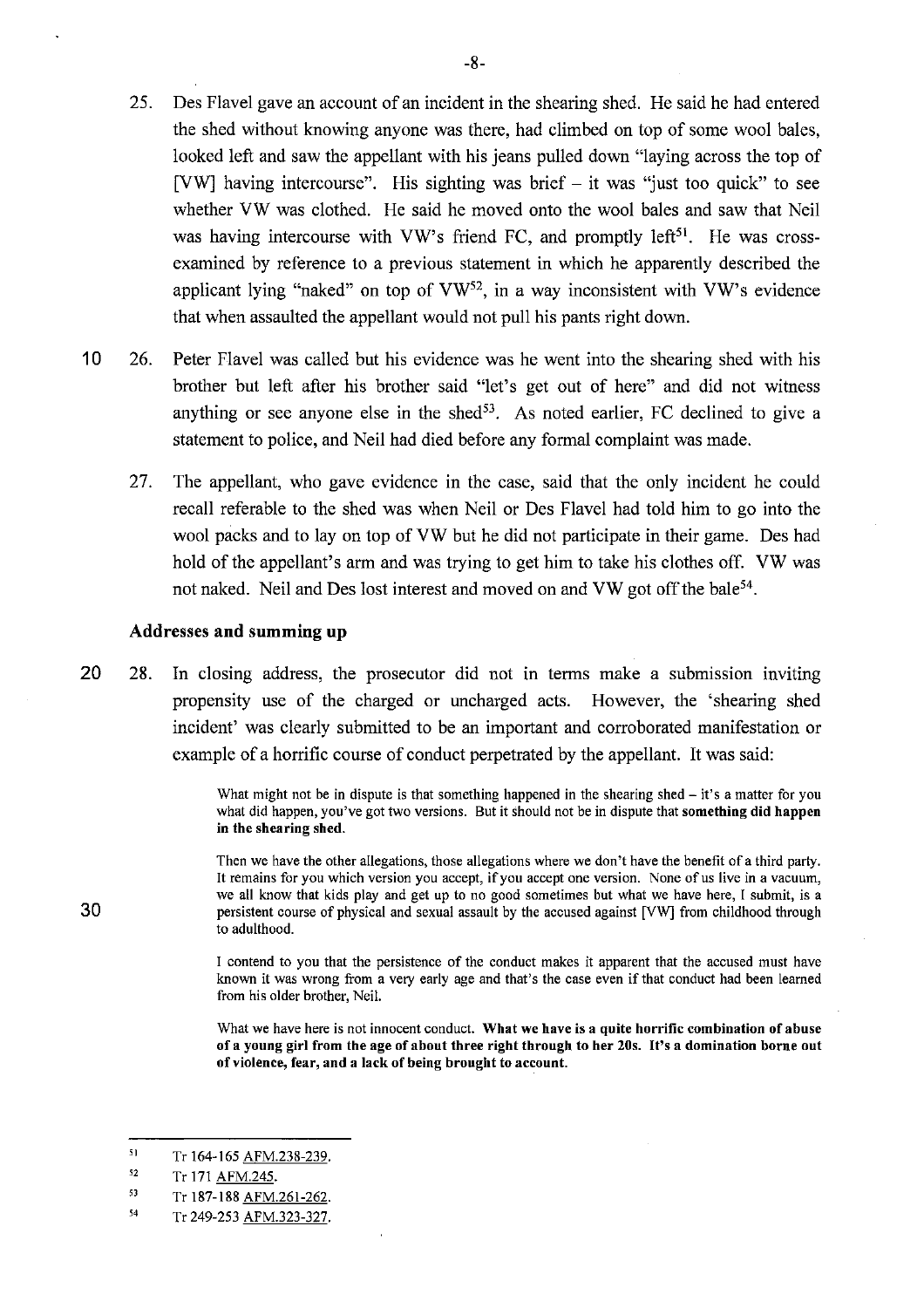- 29. The trial judge directed the jury several times that the applicant should be tried on the evidence relating to the relevant charges and not on evidence relating to things done on another occasion<sup>55</sup>, although he directed the jury that if they found a witness lying in relation to one count that might reflect on their credibility on other counts<sup>56</sup>.
- 30. In relation to count 1, the trial judge summed up on the basis that the appellant was 11 or 12 years old<sup>57</sup>, whereas, as the CCA (with respect, correctly) held, the evidence could not justify a finding that he was older than 10.
- 31. The trial judge's summing up reflected the way in which the 'shearing shed incident' had assumed special significance. First, as he emphasised more than once, apart from 10 count 1, the charges were entirely uncorroborated<sup>58</sup>. Secondly, although he warned the jury not to engage in propensity reasoning of a kind which involved a leaping to guilt simply because the accused was the sort of person who might commit such offences<sup>59</sup>, the learned trial judge articulated what were said to be permissible uses of uncharged acts and more than once emphasised that such an act might be relevant to subsequent but not prior charged offending<sup>60</sup>. It is submitted that these considerations would have made it natural for the jury to proceed chronologically, and to resolve the corroborated account before proceeding to counts 2-5.
- 32. As to these permitted uses, the learned trial judge directed that evidence of prior uncharged sexual acts could be used in support of later counts if the jury was satisfied **20** of the earlier act beyond reasonable doubt, in which case the evidence was relevant to "place their relationship in context", to "explain the confidence the accused might have had in performing the charged offences" and because it "might explain why she did not complain about the accused's sexual misconduct until much later<sup>"61</sup>. (In fact, VW's evidence was in fact that she **did** make contemporaneous complaints to her parents and others.)
- 33. In relation to uncharged violent conduct, the jury were directed it was before them for the purpose of showing "an alleged pattern of possessiveness accompanied by aggression and domination by the accused" and "to explain the complainant's submission to the accused's alleged conduct<sup>162</sup>. (In fact, VW's evidence was not that **30** she submitted to the sexual assaults.)

- 57 SU37 CAB.67, SU41 CAB.71.
- 58 SU33 CAB.63, SU35 CAB.65.
- 59 SU8 CAB.38, SU36 CAB.66, SU53 CAB.83.
- 60 SU42 CAB.72, SU56 CAB.86.
- 61 SU54-56 CAB.84-86.
- 62 SU57 CAB.87.

<sup>55</sup>  SU7 CAB.37, SU!7 CAB.47, SU36 CAB.66.

<sup>56</sup>  SU32 CAB.62.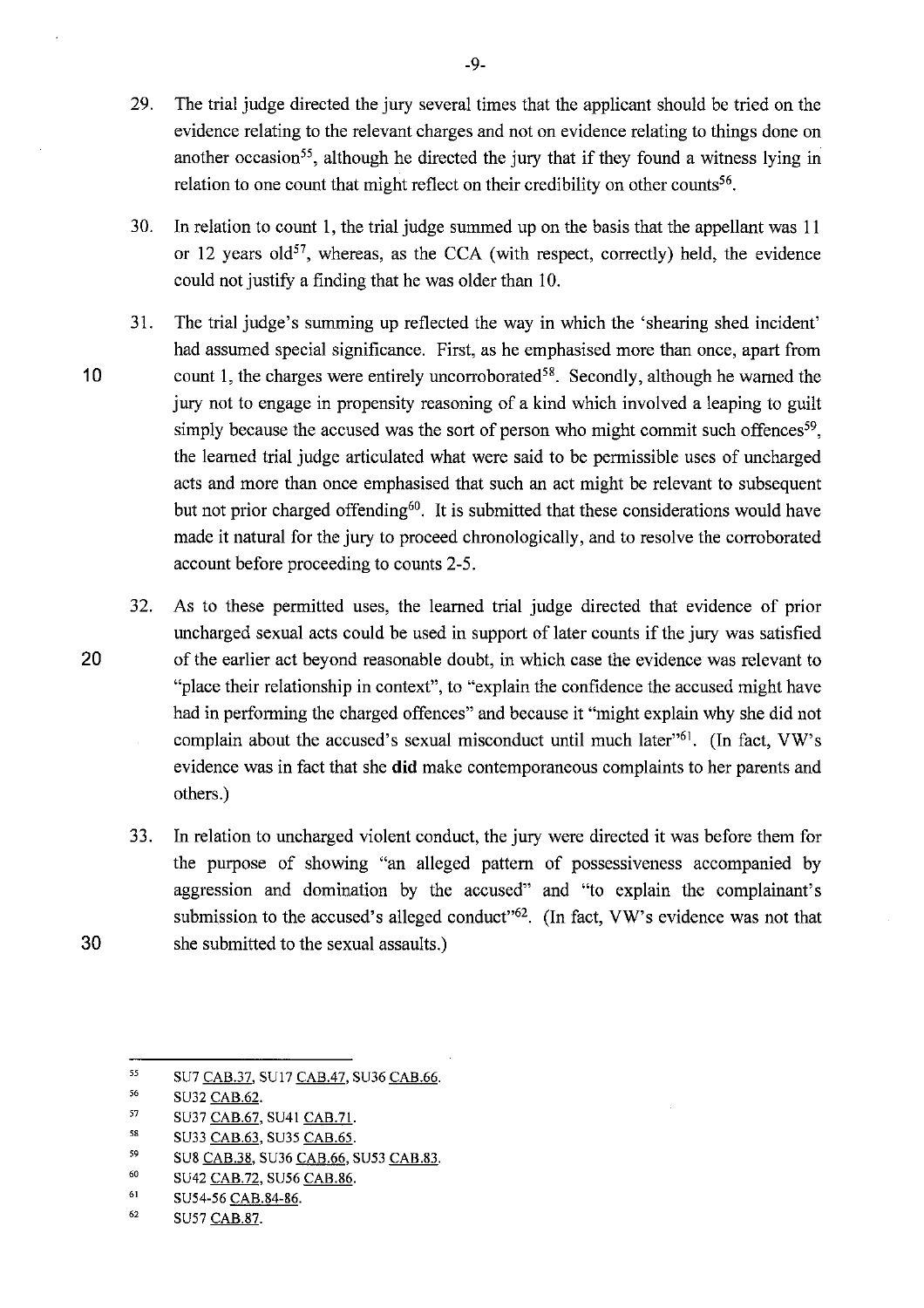#### **Appeal to the CCA**

- 34. Before the CCA, the grounds of appeal<sup> $63$ </sup> included that:
	- (1) the applicant's trial miscarried as a result of being tried with other charges on the information $64$ :

-10-

- (2) the applicant's trial miscarried as a result of the failure to adequately identify evidence of discreditable conduct admitted pursuant to s 34P of the *Evidence Act* 1929 (SA) and provide directions pursuant to s 34R;
- (3) the verdicts on all counts were unreasonable, but with particular emphasis upon counts 1 and 3.
- 10 35. The CCA quashed the applicant's convictions in respect of counts 1 and 3 and entered acquittals, but upheld the convictions in relation to counts 2, 4 and 6.

#### *Treatment of severance and miscarriage contentions*

36. Peek J (Sulan and Stanley JJ agreeing) dealt with the question of severance **before** he addressed the (ultimately successful) appeals on grounds 1 and 3. He observed<sup>65</sup>:

> [T]he charges all relate to alleged sexual offences committed against the same person against the same alleged victim over a long period of time. The evidence on counts 2 to 5 was clearly cross-admissible on each of those counts. The appellant was aged at least 16 years ten months at the time of count 2 and all counts charged sexual misconduct against the same complainant. The basis of crossadmissibility in such a case may be found on the basis of the relationship between the two persons (drawing on such cases as *R v Nieterink*<sup>66</sup> and the High Court decision in *Roach v The Queen*<sup>67</sup>) or on the basis of "sexual attraction" (drawing on such cases as the High Court in decisions in *HML* v *The Queen*<sup>68</sup> and *BBH v The Queen*<sup>69</sup>). ...

> While the shed incident (count 1) was different in that the appellant was then considerably younger, the prosecution case was that the evidence ofVW demonstrated that a violent relationship between the appellant and VW had developed even by that time<sup>70</sup>. The evidence relevant to count 1 was admissible on the later counts 2 to 5, but clearly the evidence on counts 2 to 5 was not admissible on the earlier count 1.

> However, this departure from full cross-admissibility does not present a difficulty concerning severance for the following reasons. First, the cases which hold that severance should usually occur in sexual cases ... address the situation of multiple complainants and not that of a number of charges against an accused in relation to the same complainant. In the latter situation, it may sometimes be the case that the appropriate decision on a severance application is that the case should proceed on all charges even if there is less than full cross admissibility on each count.

20

<sup>63</sup>  Final Proposed Grounds of Appeal, CAB.137.

<sup>64</sup>  In particular, counts 1 and 3, because, (a) count 1 was not cross-admissible and evidence led in relation to count 1 upon the consideration of the question of *doli incapax* was prejudicial and involved evidentiary considerations irrelevant to the other counts; and (b) count 3 was not cross-admissible as specific findings of fact could not be made so as to permit cross-admissibility.

<sup>65</sup>  CCA [20]-(24] CAB.156-157.

<sup>66</sup>  (1999) 76 SASR 56.

<sup>67</sup>  (2011) 242 CLR 610.

<sup>68</sup>  (2008) 235 CLR 334.

<sup>69</sup>  (2012) 245 CLR 499.

<sup>70</sup>  This being quite irrespective of whether the appellant was or was not *doli incapax* and irrespective to what extent the relationship was a sexual one by the time of the shed incident.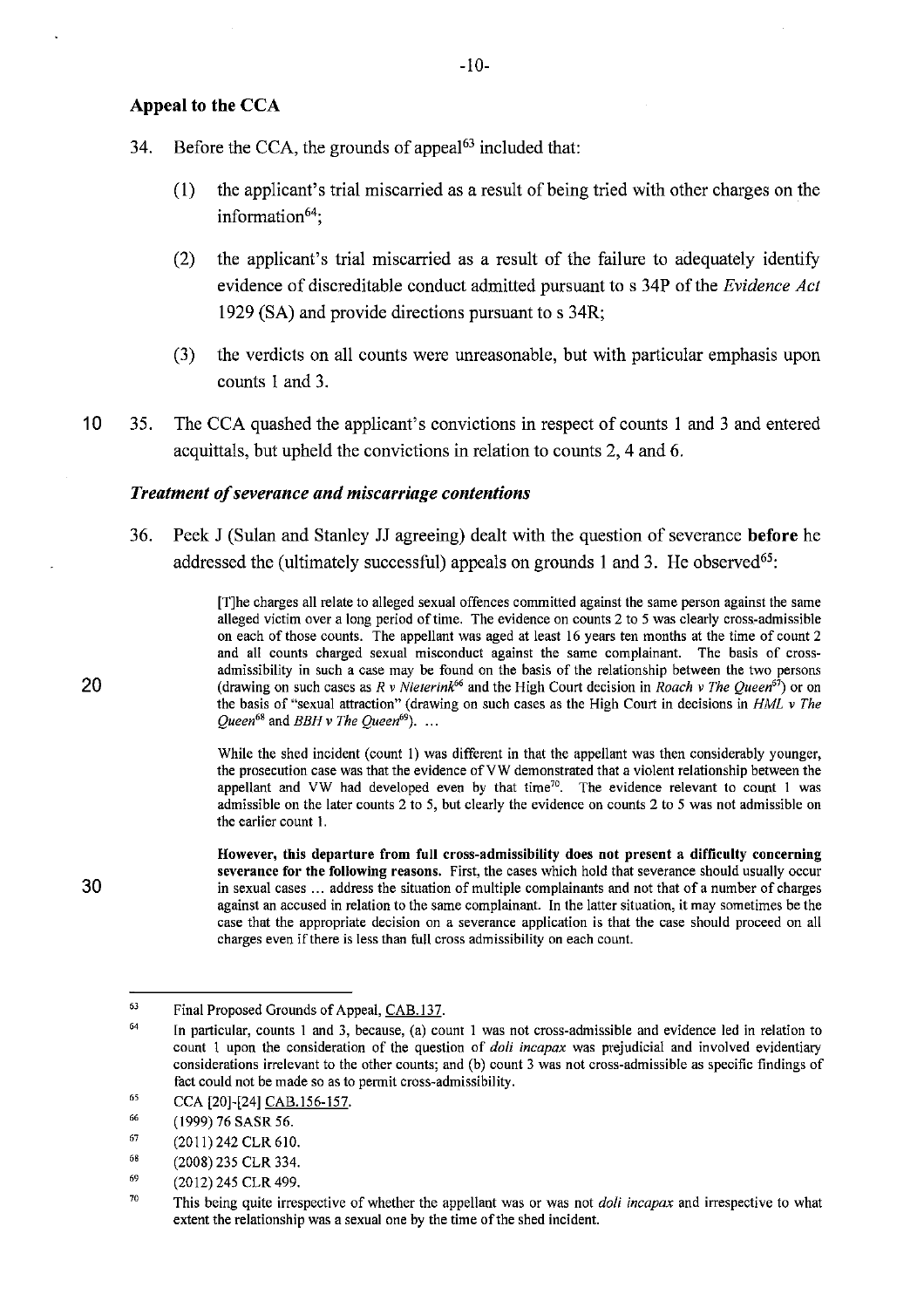Second, in this case the Judge gave full directions to the jury concerning the fact that the evidence pertaining to counts 2 to 5 was not to be used on count l (although the evidence on count 1 could be used on the other counts).

Third, in any event, the position becomes moot in this case because the appeal in relation to count 1 is to be allowed for quite different reasons, thus rendering the question of joinder and severance otiose in relation to the fate of count I.

#### *Treatment of count 1 (shearing shed incident)*

37. Peek J referred to the relevant authorities concerning the presumption of *doli incapax*<sup>71</sup> and, in circumstances where the applicant was no older than IO at the time, concluded **10** that the whole of the prosecution evidence was incapable of rebutting the presumption of *doli incapax*, so that an acquittal must be entered<sup>72</sup>. This analysis predated, but is consistent with, this Court's decision in *RP* v *The Queen* 73.

### *Treatment of count 3 (persistent sexual exploitation)*

38. The evidence on this count (persistent sexual exploitation<sup>74</sup>) rose no higher than an assertion that the applicant had vaginal sexual intercourse with VW on many occasions over a period of two years, with no point of identification of any act, let alone any two acts, which could be delineated and agreed upon by the jurors. Accordingly, Peek J held that an acquittal must be entered<sup>75</sup>.

### *Treatment of contention that other verdicts were unreasonable*

20 39. When considering the applicant's challenge to the verdicts on counts 2, 4 and 5, Peek J noted the very lengthy delays, the absence of relevant witnesses, the absence of corroboration apart from on count 1, the applicant's sworn denials and the fact that official complaints had first been allegedly made following a "family feud" concerning disputes as to sale of livestock, testamentary and power of attorney matters, restraining orders, proprietary rights and money matters in general (CCA [119]). He was not, however, persuaded that the inconsistencies and shortcomings referred to by the applicant were otherwise than may be explained by the advantage that the jury had in seeing and assessing the witnesses and he did not conclude that the jury should have reasonably held a doubt<sup>76</sup> (CCA [123]). In reaching that conclusion, Peek J said<sup>77</sup>:

**30** 

77 CCA [120]-[121] CAB.195.

I also have regard to the fact that the verdicts on counts I and 3 are being set aside with judgment of acquittal being entered. However, as appears above, those acquittals are in no way inconsistent with the appeal being dismissed on counts 2, 4 and 5. The verdict on count 1 is set aside not, because the evidence of VW as to the facts occurring in the shed is suspect, but rather on the basis that the whole of the evidence could not rebut the presumption of *doli incapax.* The verdict on count 3 is set aside, not because the evidence of VW as to the facts concerning this count is suspect, but rather on the basis that that evidence was, as a matter of law, insufficient to prove the charge that was laid.

<sup>71</sup>  Eg, *The Queen v M* (1977) 16 SASR 589, C *v Director of Public Prosecutions* [1996] 1 AC I.

<sup>72</sup>  CCA [93]-[100] CAB.185-186.

<sup>73</sup>  (2016) 259 CLR 65 I.

<sup>74</sup>  Section 50(1) of the CLCA, cf *Hamra v The Queen* (2017) 91 ALJR 1007; [2017] HCA 38 at [43]-[46].

<sup>75</sup>  CCA [114]-[116] CAB.193-195.

<sup>76</sup>  CCA [119]-[123] CAB.194-195.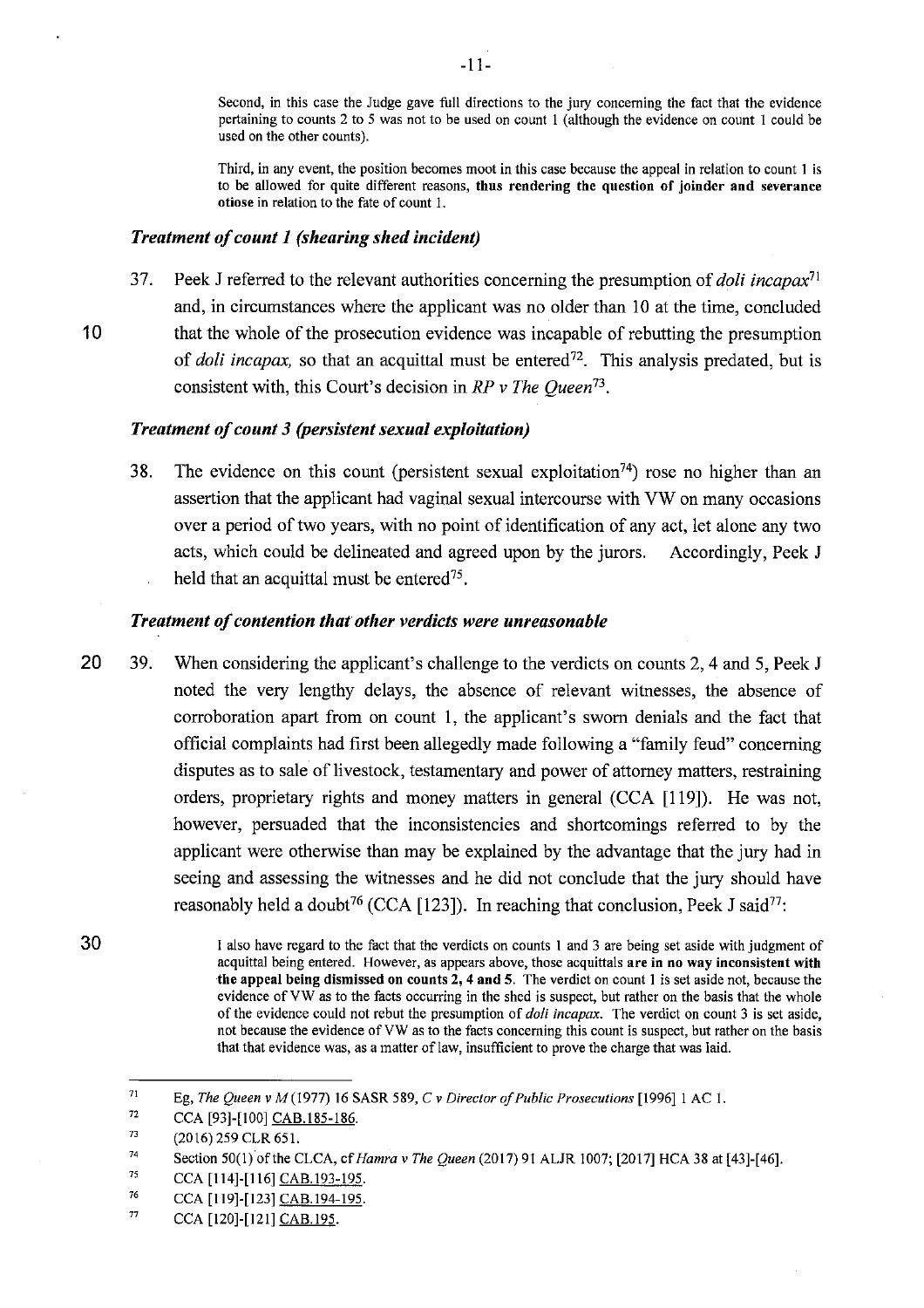**Further, I make clear in the context of the argument that invalid joinder of counts 1 or 3 leads to miscarriage of justice in relation to counts 2, 3 [scil. 4] or 5, that such arguments are rejected. The evidence led in support of counts 1 and 3, although insufficient to make out those counts, was, and remained, admissible on counts 2, 3** *[scil.* **4] and 5 on the bases explained above, principally, that of "relationship evidence".** 

# **VI SUCCINCT STATEMENT OF ARGUMENT**

- 40. The appellant respectfully submits that the CCA erred in that:
- (1) the question whether the non-severance of counts 1 and 3 caused a miscarriage of justice was to be assessed on the footing that the evidence led in support of 10 those counts was insufficient to establish guilt and that the jury erred in finding guilt, with the focus of the inquiry then being whether there was an unacceptable risk of prejudice by virtue of the appellant having been subjected to a trial ( and a wrong verdict) on those counts. That inquiry is not conclusively answered by pointing to the potential for the same evidence to have been led as evidence of uncharged acts. That was not how the trial was conducted;
	- (2) moreover, the evidence led in relation to counts 1 and 3 was not properly crossadmissible (under s 34P) in relation to counts 2, 4 and 5. The evidence in relation to those counts was highly prejudicial and of limited (if any) probative value.

# **20 Failure to sever counts may lead to a miscarriage of justice**

- 41. It will usually be appropriate for a trial judge to sever an indictment containing multiple sexual offences where the evidence against each is not admissible against the others: *Sutton v The Queen78 , De Jesus v The Queen 19, Hoch v The Queen80•*
- 42. It is true, as Peek J observed, that *Sutton* and *De Jesus* (and, indeed *Hoch)* involved multiple complainants. But where evidence in respect of multiple allegations in respect of the same complainant is not cross-admissible the same risk, namely, that directions as to use may prove ineffective, exists.
- 43. The applicant respectfully contends that here, the evidence relating to counts 1 and 3 was not properly cross-admissible on all other counts; but that, in any event, by being **30** led as evidence on counts in respect of which the jury were required to give a verdict the trial differed fundamentally from the trial that might have occurred had the evidence been led as uncharged "relationship" or "background" evidence.
	- 44. On appeal, the primary focus should not be upon whether the trial judge's discretion to order severance miscarried on the material before him or her in advance of trial, but on

<sup>78</sup>  (1984) 152 CLR 528.

<sup>79</sup>  (1984) 152 CLR 528.

<sup>80</sup>  (1986)61 ALJR I.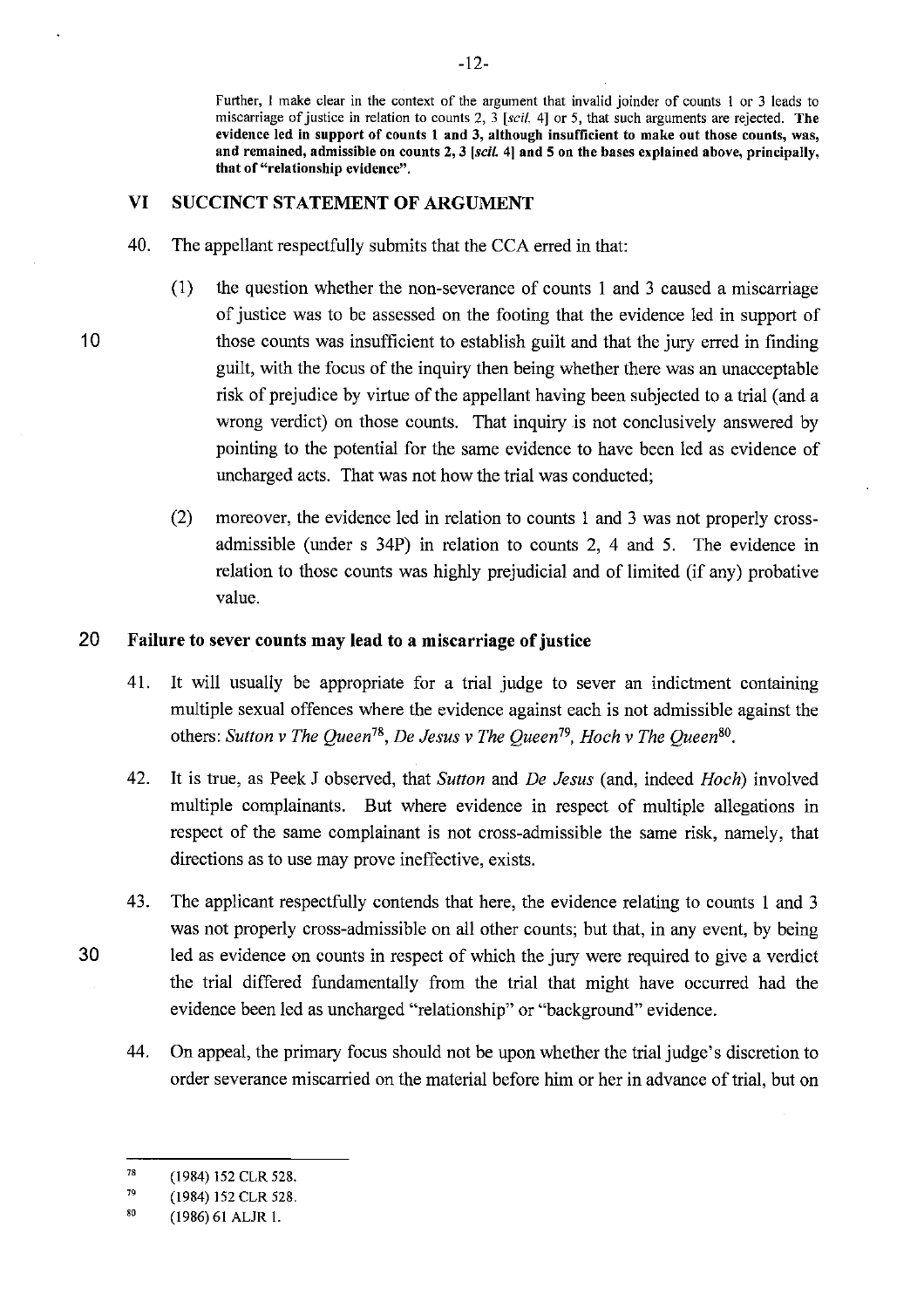whether in fact the trial has produced a miscarriage of justice in the sense of depriving the appellant of a fair trial<sup>81</sup>.

45. So, it is submitted, it is necessary to examine the forensic context of the trial to ascertain whether, in the events that have occurred, the joint trial has caused a miscarriage of justice. This should be done consistently with the CCA's analysis of the sufficiency of the evidence to make out the charged acts.

### *Miscarriage in this case*

- 46. Focussing upon count I, in the present case, the appellant was subjected to a trial at which the jury were invited to consider, on the basis that the appellant was 11 or 12 at 10 the time, whether the shed incident occurred as alleged by VW (and partly corroborated by Des Flavel), and whether, if they were to reject the appellant's sworn account beyond reasonable doubt, they could be satisfied the appellant knew his conduct was seriously wrong. They were invited to reach a conclusion about the latter issue by focusing upon three alleged uncharged acts pre-dating count I.
- 47. But as the CCA held, the evidence relating to count I disclosed that the shearing shed incident occurred when the appellant was no older than IO and the evidence relating to it (even if the evidence of the earlier uncharged acts was accepted) was simply not capable of negating the hypothesis that the appellant's involvement was in the nature of a childish game. That is to say, the appellant was subjected to a trial in which the 20 jury were invited to (and did in fact) reach a conclusion not properly open to them, and to do so by focusing on highly prejudicial allegations of misconduct by the appellant at a very young age.
	- 48. For reasons earlier identified, the jury is likely to have placed special significance upon count l as the first, and only corroborated, charged act, and as arguably setting the scene for the prosecution case of a prolonged relationship of dominance and subjugation by the appellant of VW. Even if, contrary to the argument to be developed, the events the subject of count I **could** have been led as 'uncharged acts' despite the prosecution's inability to rebut *doli incapax,* that is not how the trial was conducted.
- **30** 49. Where uncharged acts are admissible to assist in the proof of charged acts it will usually be necessary for the jury to be directed they should not act on the uncharged acts unless they are found beyond reasonable doubt. However, the making of findings on uncharged acts is in no sense mandated. The jury might make no finding about them. By contrast, where there are multiple counts charged, an accused who wishes to

-13-

<sup>81</sup>  *R v Collie* (1991) 56 SASR 302 at 310 (King CJ), referring to *R v Demirok* [1975] VR 244, *R v Gibb* & *McKenzie* [1983] 2 VR 155. Those authorities involved multiple accused, but it is submitted the principle is general. Indeed, in *Sutton v The Queen* (1984) 152 CLR 528 at 538, Murphy J went as far as to say that the prosecution took the risk of the whole trial miscarrying by unfair prejudice if it failed to establish that the **applicant accused was involved in all three charged incidents.**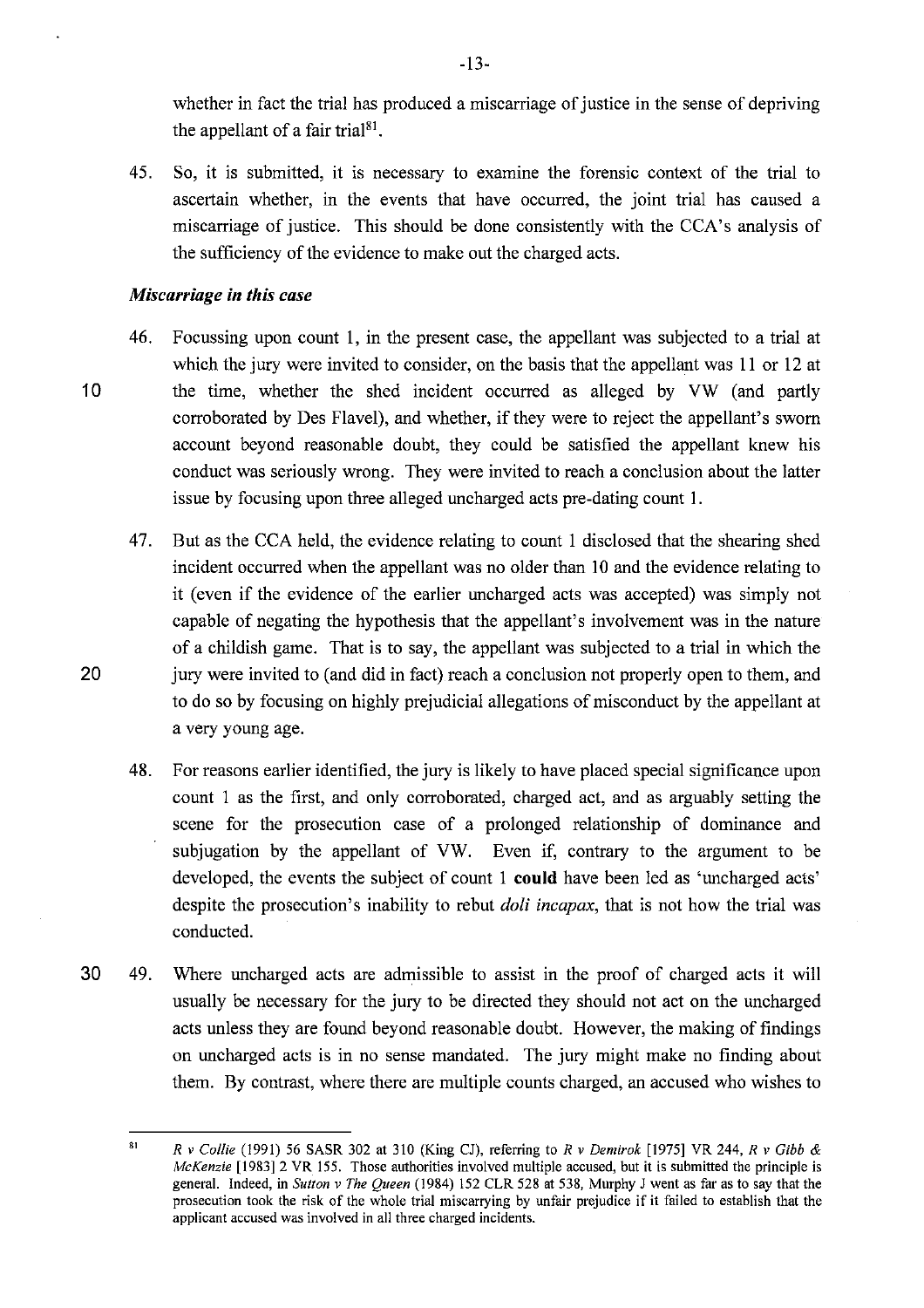give evidence is, practically speaking (if not legally<sup>82</sup>), bound to give evidence denying or answering each count, and having done so, the jury necessarily had to consider whether to reject as a reasonable possibility that the accused's account is reasonably possibly true<sup>83</sup>. It follows therefore that in a case of "word against word" the accused's credit must be assessed (and here must have been rejected) on each count.

- 50. Whilst in a strict sense a witness' credit is not indivisible  $84$ , in the sense that the fact of an acquittal on one of multiple counts involving a single complainant does not usually<sup>85</sup> dictate that a guilty verdict on another count is necessarily either inconsistent or otherwise unsafe, the practical reality is that credit assessments of a complainant may and will often carry across multiple counts<sup>86</sup>. The position of an accused's credit is subtly different. A guilty verdict **does** imply positive rejection of an accused's sworn account. In any case, it accords with ordinary experience that if a jury finds an accused guilty of count 1 which he denied on oath, the jury will find it difficult to accept as reasonably possibly true his denial of count  $2^{87}$ .
- 51. Furthermore, even if it might have been open to adduce evidence going to count 1 as evidence of uncharged acts committed whilst *doli incapax* but as remaining significant with a view to explaining the impact upon the complainant, that is not how the evidence was left to, or treated by, the jury. The jury, *ex hypothesi* wrongly, found beyond reasonable doubt that the appellant committed the alleged offending knowing it to be seriously wrong. In law, the appellant was entitled to a trial at which the jury did not proceed on that wrong basis<sup>88</sup>.

**10** 

<sup>82</sup>  **As to the question of adverse inference, where a witness is called but not questioned on particular topics the**  principles in *Jones v Dunkel* (1959) 101 CLR 298 have been extended and applied: *Commercial Union Assurance Co of Australia Ltd v Ferrcom Pty ltd* (1991) 22 NS WLR 389 at 418-419 (Handley JA), referred to in *Kuhl v Zurich Financial Services Pty Ltd* (2011) 243 CLR 361 at [63] (Heydon, Crennan and Bell JJ). **While it is not generally appropriate to apply the principles stated in** *Jones v Dunkel* **to a criminal trial** *(Dyers v The Queen* (2002) 210 CLR 285), whether a failure in evidence to address a particular matter might stand differently has not been definitively resolved: see, eg, *R v Guiren* [1962] NSWR l 105, *R v Navaro/Ii* [20IO] 1 Qd R 27 at [128], *Brayisch v The Queen* (2011) 243 CLR 434 at [57] (Heydon J).

<sup>83</sup>  *Liberato v The Queen* (1985) 159 CLR 507 at 515 (Brennan J).

<sup>84</sup>  Eg, *The Queen v Scott* (2009) 22 VR 41; [2009] VSCA 20 at [72], *R v Wore* [1997] 1 VR 647 at 650.

<sup>85</sup>  **There may be circumstances where confusion can be excluded with the consequence that other verdicts based on the same essential contest of credit must be regarded as unsafe: see, eg,** *Jones v The Queen* **(1997) 191**  CLR 439 at 453 (Gaudron, McHugh and Gummow JJ).

<sup>86</sup>  In *R v Girgines* (Unreported, Victorian Court of Appeal, 27 March 1996), Hayne JA and Southwell AJA said **(at p 15-16): "No doubt, the fact that a witness is not believed on one issue is a matter, often a very important matter, to be taken into account in deciding whether that witness's evidence on other matters of controversy is to be believed, but disbelief of the witness on one subject does not lead to the automatic rejection of other evidence of the witness".** 

<sup>87</sup>  Indeed, in addition to the prejudice to his credit by having been charged with and necessarily disbelieved on **count 1, on one view, the appellant was prejudiced by being practically required to address the 'shearing shed incident', which involved his confinning that there was indeed an incident in the shearing shed (but with a**  very different complexion to that alleged by the complainant VW).

<sup>88</sup>  **The joinder and non-severance of counts 1 and 3 also subtly undennined the applicant's election whether to give evidence or remain silent on counts 2, 4 and 5. An election by an accused not to avail himself of the right to silence but to give sworn evidence denying the charges is an important and difficult one: Azzopardi v**  *The Queen* (2001) 205 CLR 50 at [48] (Gaudron, Gummow, Kirby and Hayne JJ). An accused has to weigh **up whether, where more than one count is charged, the denial or contradiction of each charge can be**  maintained with the same degree of force: *RPS v The Queen* (2000) 199 CLR 620 at [34] (Gaudron ACJ,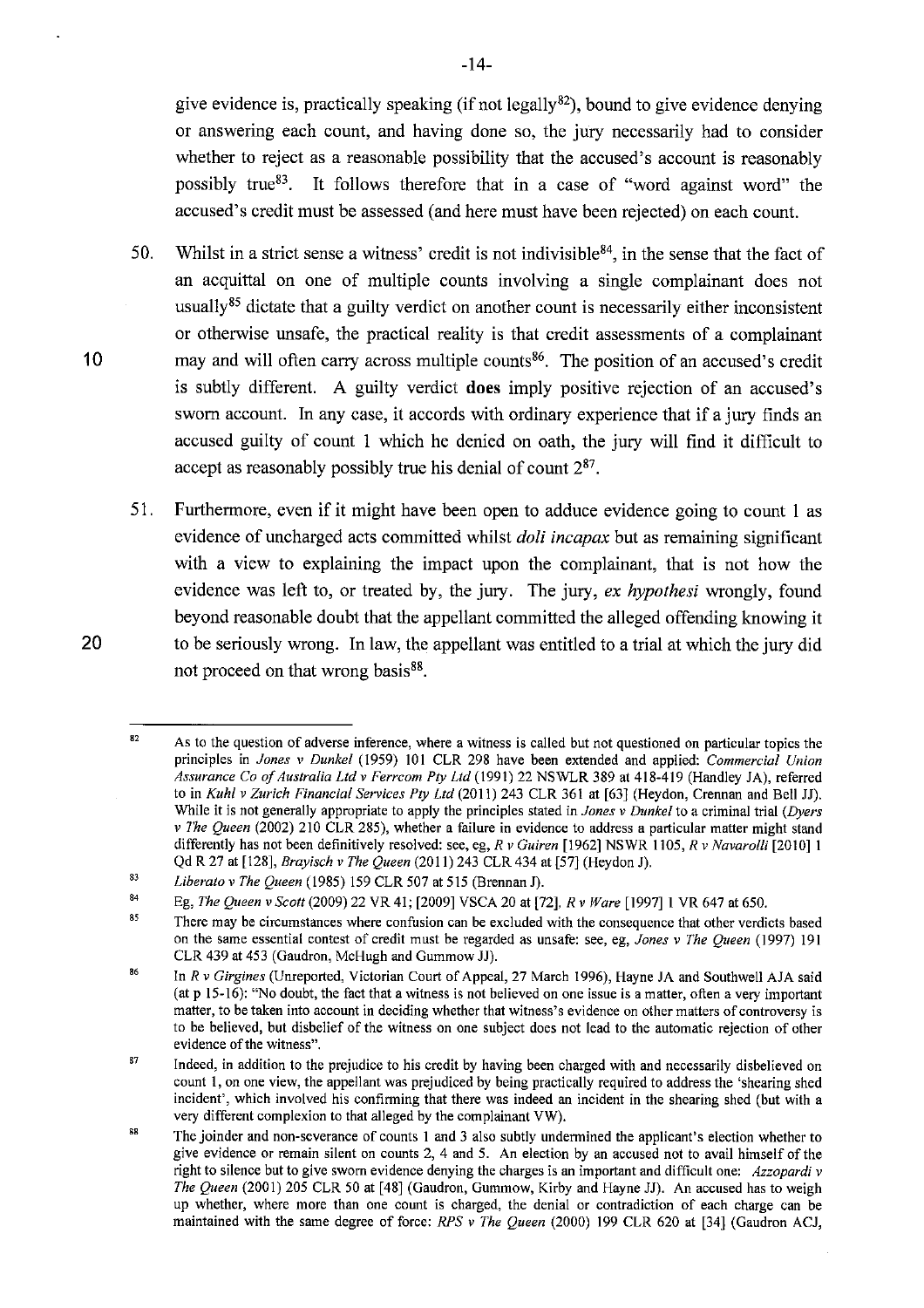52. There was also a significant risk of prejudice created by the evidence relating to count 3 being led in the trial as evidence in support of a charged offence when, as the CCA held, that evidence was in fact incapable of proving that offence. In *KBT v The Queen89,* Kirby J, agreeing with the plurality, observed that:

> **There is a special danger of unfairness where, as here, a crime which permits imprecise and general evidence to be proved is coupled in the indictment with other sexual offences specified with particularity. This Court has noted the special risks of unfairness where a number of sexual offences are charged together. Although, as a matter of procedure, that course is permitted by the Code, the dangers inherent in the possibility that a jury may infer guilt of several offences from the proof of guilt of one or some, requires care in the joinder of counts, attention to the possible need to order separate trials, appropriate judicial warnings against the dangers of propensity reasoning and vigilant consideration of complaints of unfairness when these are brought on appeal following conviction.**

- 53. Those observations were made in the context of a provision similar to s 50 of the CLCA in respect of which an extended unanimity direction had not been given. They apply *a fortiori* where the evidence led with a view to proving the offence of persistent sexual exploitation is in fact so generalised as to be incapable of proving the offence. All the forensic risks associated with defending charges which comprise ill-defined or uncertain allegations, and which have often been remarked upon by this Court<sup>90</sup>, were 20 **b** present. An accused faced with such charges suffers a real forensic disadvantage<sup>91</sup>.
	- 54. Accordingly, by being subjected to a trial at which the jury were invited to (and did) reach conclusions not properly open to them, the appellant suffered a risk of prejudice **in** relation to the other counts which entailed a miscarriage of justice. That is so even if, contrary to the argument made below, the evidence led in relation to counts I and 3 could have been made cross-admissible on the other counts as uncharged acts.
	- 55. This case is very different from *Bounds v The Queen,* where misjoinder (to which no objection was taken at trial) of one count caused no substantial miscarriage because in light of the physical evidence and admissions, the case on the other count was "overwhelming"<sup>92</sup>.

## 30 **Cross-admissibility**

10

56. In the CCA, Peek J accepted that the evidence on counts 2-5 was not admissible in relation to count 1 which preceded them, but considered that because the conviction on

**Gummow, Kirby and Hayne JJ). Likewise the number of counts may persuade an accused that answering evidence is practically essential.** 

<sup>89</sup>  (2016) 257 CLR 300 at [62]-[63].

<sup>90</sup>  *Johnson v Miller* (1937) *59* CLR 467, S *v The Queen* (1989) 168 CLR 266 at 284, 288 (Gaudron and McHugh JJ), *Kirk v Industrial Court of New South Wales* (2010) 239 CLR 531 at [14]-[15], [28]-[30] (French CJ, Gummow, Hayne, Crennan, Kiefel and Bell JJ), *KBTv The Queen* (1997) 191 CLR 417 at 431-433 (Kirby J), *KRMv The Queen* (2001) 206 CLR 221 at [15]-[18] (McHugh J), [84]-[92] (Kirby J).

<sup>91</sup>  As Peek J recognised at CCA [113] CAB.193.

<sup>92</sup>  (2006) 80 ALJR 1380; [2006] HCA 39 at [12], [14] (Gleeson CJ, Hayne, Callinan and Crennan JJ). Compare Kirby J in dissent who considered that despite the strength of the Crown case the accused had not had a fair trial uncomplicated by "extraneous and legally impermissible considerations": [42], [102].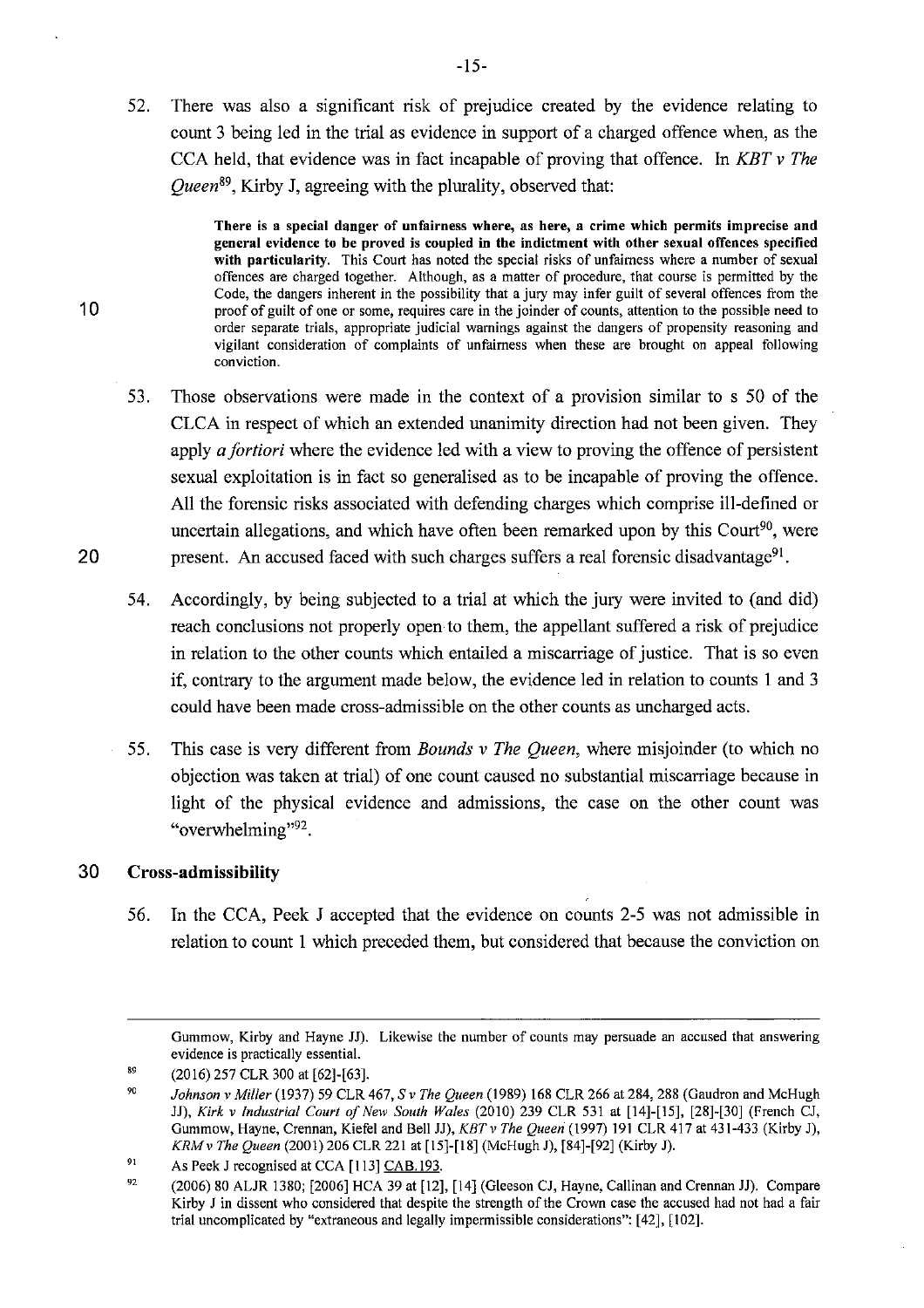count 1 was to be set aside for other reasons, rendering that issue otiose<sup>93</sup>. However, Peek J considered that counts 2-5 **were** cross-admissible *inter se* ( either on the basis of relationship or sexual attraction) and that count I was admissible in relation to the later counts94. These propositions are respectfully disputed.

### *Admissibility of evidence led in relation to counts 1 in relation to counts 2, 4 and 5*

- 57. In relation to count 1, the evidence that was led was not limited to that of VW and the Flavel brothers regarding the shearing shed incident. Because capacity was in issue, it was considered that three earlier uncharged acts were relevant and admissible to the question whether, by the time of the alleged shed incident, the applicant was able to **10** appreciate that the alleged conduct was seriously wrong. Peek J appeared to accept that at least one of those three alleged incidents, when the applicant and VW were bath together aged 6 and 3 years old respectively, "was not suggested to have any relevance to counts 2 to  $5^{95}$ . It is submitted that none of those earlier incidents was probative in respect of counts 2 to 5.
- 58. Further, the evidence of count I itself was also not properly admissible on the later counts. Contrary to the approach of Peek J, who said admissibility could be justified as an uncharged act by reference to "relationship" or "sexual attraction", the question of cross-admissibility as an uncharged act would have had to be considered by reference to s  $34P^{96}$ , requiring a close analysis of the probative value of any **20** permissible use and a consideration of the prejudicial effect of the evidence.
	- 59. If the evidence of discreditable conduct was sought to be relied on to demonstrate a "particular propensity or disposition of the defendant as circumstantial evidence of a fact in issue", the evidence was required to have "strong probative value": s 34P(2)(b). In any case, the judge would need to have been satisfied that the probative value of any permissible use "substantially outweighs any prejudicial effect it may have on the defendant":  $s$  34P(2)(a), having regard to whether the permissible use can be kept sufficiently separate and distinct from the impermissible (general propensity) use: s 34P(3).
- 60. Given that the evidence relating to the shearing shed incident (and the earlier incidents) 30 was incapable of rebutting *doli incapax,* what was its probative value in relation to the other counts, two of which involved allegations of rape of VW nearly 20 years later and after she had married? Can the acts of a child who is not capable of appreciating the wrongness of an indecent assault encouraged by his older brother seriously be

<sup>93</sup>  CCA (24] CAB.157. For reasons already submitted, the impact of the verdict on count 1 on the later counts **meant the issue was not rendered otiose in relation to those later counts.** 

<sup>94</sup>  CCA [20]-(21] CAB.156-157.

<sup>95</sup>  CCA (33] AB.163. Whether or not that was conceded by the prosecution, it is submitted, that conclusion was **plainly correct. Accordingly, the evidence of uncharged acts prior to count 1 was not cross-admissible on counts 2 to 5.** 

<sup>96</sup>  Considered in *Perara-Cathcart v The Queen* (2017) 91 ALJR 411; (2017] HCA 9 and *Castle v The Queen*  (2016) 259 CLR 449.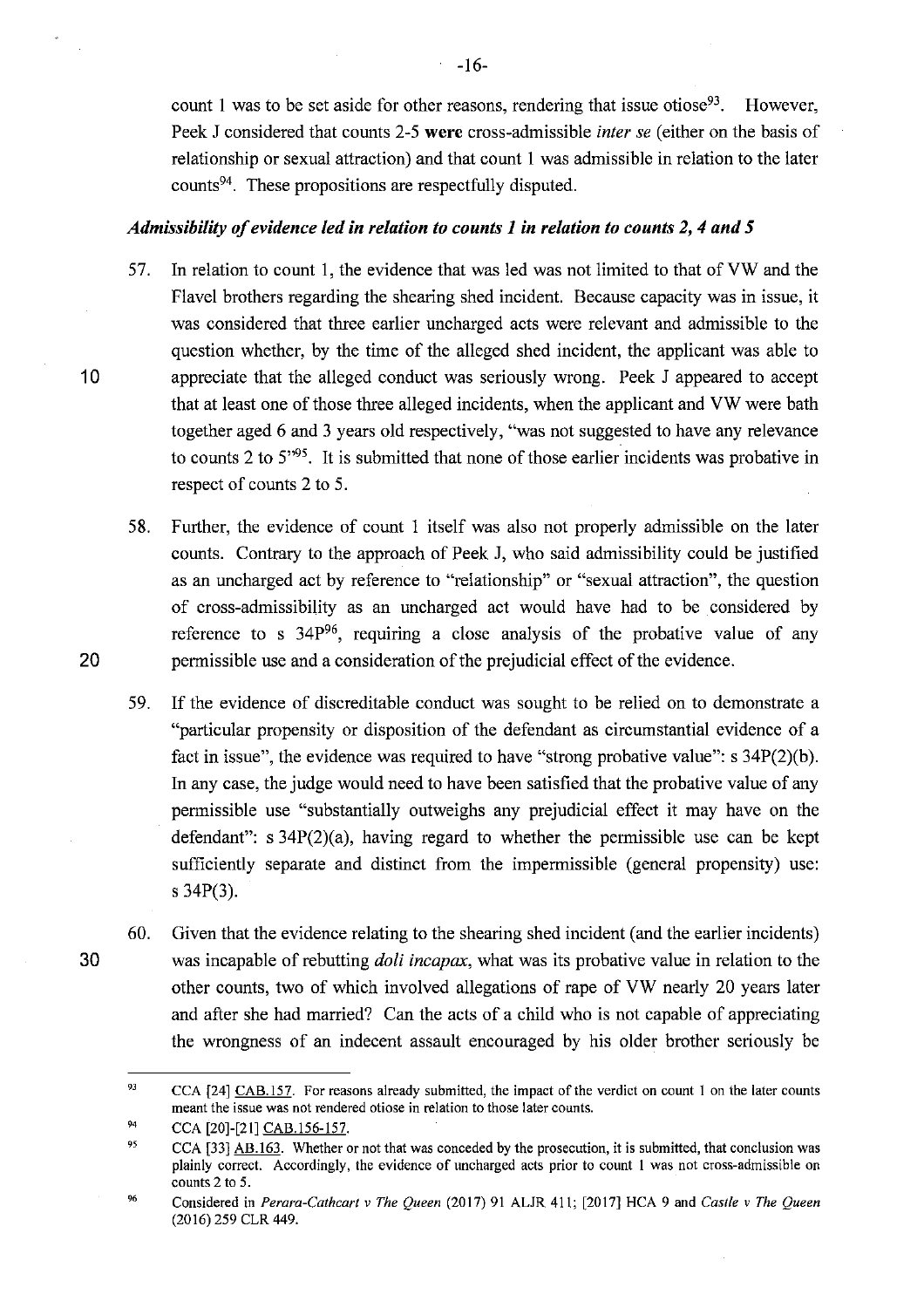considered to evidence a (relevant or enduring) sexual interest? Does an act committed in the company of a number of other children demonstrate any relevant "relationship" or "context"<sup>97</sup> which assists in the proof of acts of rape decades later?

61. At common law, the use of the labels "sexual attraction" or "relationship" has been regarded as dangerous without deeper analysis $98$ . In the context of s 34P, their use was even more problematic<sup>99</sup>. First, it had to be considered whether the identified mode of reasoning relied on a specific propensity, in which case the "strong probative value" test had to be passed. Secondly, and in any case, an assessment had to be made of whether, without reliance on impermissible propensity reasoning, the evidence 10 demonstrated a state of affairs which was probative of guilt in relation to counts 2-5 (for example, because it supported the complainant's credibility or was necessary to explain otherwise incomprehensible allegations) and probative to a degree which substantially outweighed its prejudicial effect.

### "Sexual attraction"

- 62. In so far as "sexual attraction" might have been relied on, it is submitted this would engage propensity reasoning attracting the higher hurdle of admissibility in  $s$  34 $P^{100}$ .
- 63. The evidence lacked the probative value to clear that hurdle. Accepting that specific propensities may be probative or even highly probative without the alleged conduct demonstrating sufficiently common or similar features so as to demonstrate a relevant 20 pattern, it was nevertheless necessary to consider whether the evidence relating to count I by itself or together with other evidence strongly supported proof of the relevant propensity and whether that propensity strongly supported proof of the later charges $^{101}$ .
	- 64. Here, having regard to the appellant's age, and the way in which the shearing shed incident was alleged to have occurred, neither was shown. On VW's account, older brother Neil was the initiator and the appellant in effect followed suit when others present declined to do so. A child's behaviour towards an even younger child in these circumstances could not be said to demonstrate any sexual attraction (nor a violent disposition) of a kind relevant to charges involving allegations decades later.

-17-

<sup>97</sup>  **The potential for acts committed whilst** *doli incapax* **to have relevance to "context" in an explanatory way**  was acknowledged in *Director of Public Prosecutions v Martin (a pseudonym)* [2016] VSCA 219.

<sup>98</sup>  *R v Nieterink* (1999) 76 SASR 56 at [45]-[47] (Doyle CJ). Cf. *BBH v The Queen* (2002) 245 CLR 499 at [62]-[63] (Hayne J)

<sup>99</sup>  *R v Maiolo (No. 2)* (2013) 117 SASR l at [80], [111], [I 15] (Peek J, Kourakis CJ and Stanley JJ agreeing).

JOO While evidence of "relationship" may conceivably be relevant without engaging in propensity reasoning (eg, *Roach v The Queen (2011) 242 CLR 610 at [44] (French CJ, Hayne, Crennan and Kiefel JJ), the better view* is that evidence of "sexual attraction" does engage a specific form of propensity reasoning, see, eg, *HML*  $\nu$ *The Queen* (2008) 235 CLR 334 at [493] and [510] (Kiefel J). Likewise, in so far as counts I and 3 disclosed or were said to disclose an alleged pattern of aggression (SU 58 [CAB.88]), this must have engaged **propensity reasoning.** 

<sup>101</sup>  *Hughes v The Queen* (2017) 92 ALJR 92; [2017] HCA 20 at [ 41] (Kiefel CJ, Bell, Keane and Edelman JJ).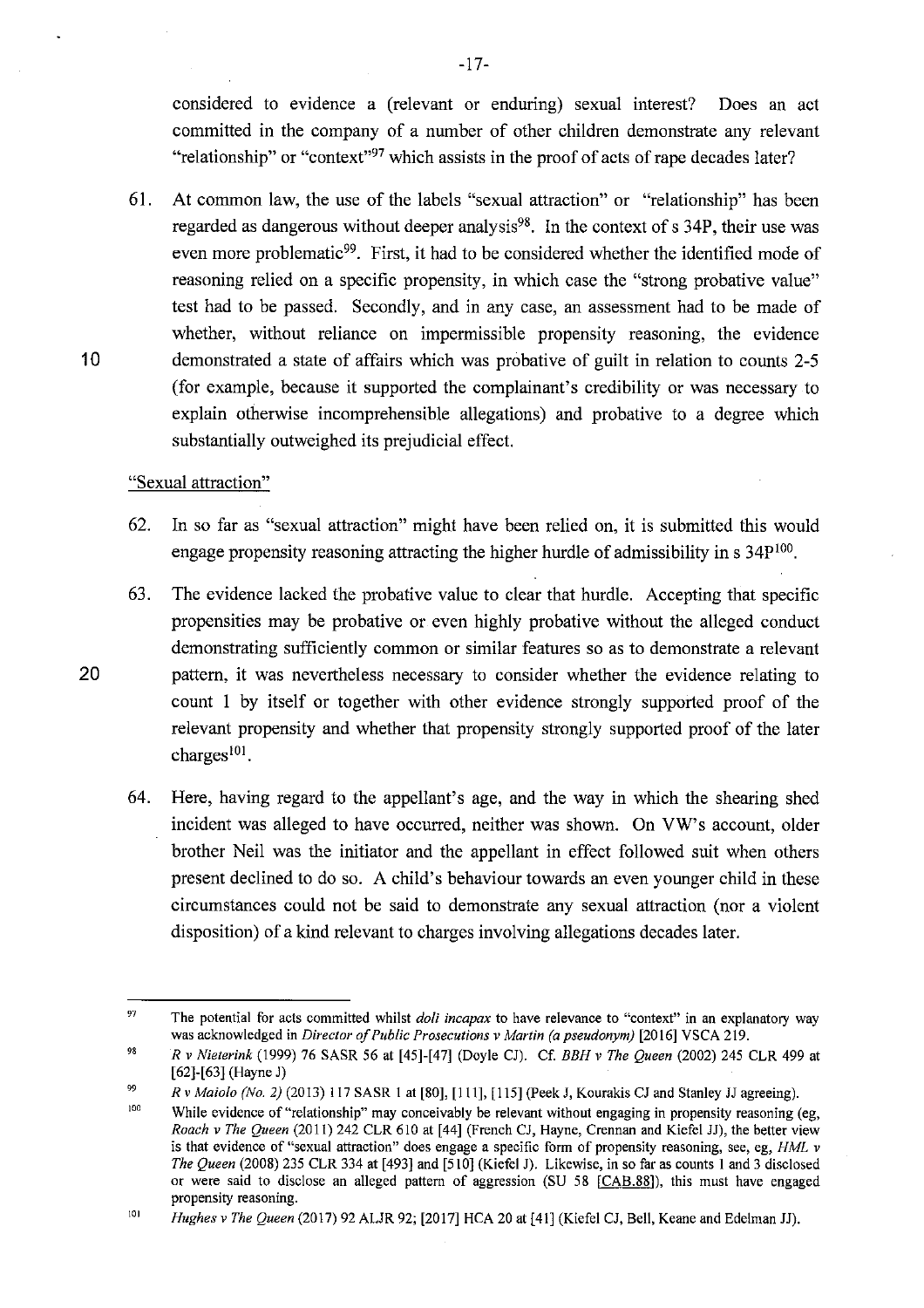"Relationship" or "context"

- 65. Apart from use of the label "relationship" evidence, the CCA did not identify the nonpropensity significance that there might be in seeking to establish that a violent or abusive "relationship" commenced whilst the appellant was aged 10 or under, nor was consideration given to whether any such probative value could strongly outweigh the plainly prejudicial effect of such evidence.
- 66. First, this was not a case where uncharged acts were important to explain why VW did not make contemporaneous complaints. On VW's account, she made numerous complaints. She said she complained to her mother and that her father had to change 10 locks repeatedly on her bedroom door  $102$ . She said she complained to police and to others<sup>103</sup>. Indeed, she said that in relation to the incident the subject of count 5 she rang her father and said "Ian's just been here again. He's just raped me and now he is threatening to sell all my cattle $"104$ .
- 67. Secondly, this was not a case where it might be suggested that the events preceding and including the 'shearing shed incident' were necessary to explain submission<sup>105</sup> to later acts of sexual abuse or the alleged acts of rape nearly twenty years later, because the evidence was that there was no such submission. On VW's account, whilst at the farm, apart from fighting back, she would move a large three door wardrobe across the door of her bedroom<sup>106</sup>. She described a physical fight and resistance in relation to the 20 allegation the subject of count  $2^{107}$ . She generally described the assaults as involving violence, with resistance and screaming on her part $108$ .
	- 68. That leaves for consideration the category of cases in which the probative value may lie in its capacity to show the charged offending was not "out of the blue", or in the circumstance that, if the evidence were not permitted, the complainant's account would seem incomprehensible or impossible to accept. Whilst it might be thought that to rely on past conduct to confront the improbability that an accused would act as alleged must involve propensity reasoning<sup>109</sup>, it has been accepted that evidence of uncharged acts may be seen as appropriate or even necessary in fairness to the witness complainant or to avoid artificiality<sup>110</sup>.
- 30 69. Ultimately, the probative value of, or practical necessity for, such evidence, must tum on the forensic issues in the case, and, in all cases, under s 34P, a comparative

<sup>102</sup>  Tr 57-59 AFM.131-133.

<sup>103</sup>  Tr 33 AFM.107, 48 AFM.122, 73 AFM.147.

<sup>104</sup>  Tr 72 AFM. 146.

<sup>105</sup>  Cf. *R* v *West* [2003] EWCA Crim 3024.

<sup>106</sup>  Tr 46 AFM.120.

<sup>107</sup>  Tr 52 AFM.126.

<sup>108</sup>  Tr 64 AFM.138, 66 AFM.140, 70 AFM.144.

<sup>109</sup>  Cf. *BBH v The Queen* (2012) 245 CLR 499 at [78] (Hayne J).

<sup>110</sup>  See, eg, *HML v The Queen* (2008) 235 CLR 334 at [316]-[335] (Heydon J).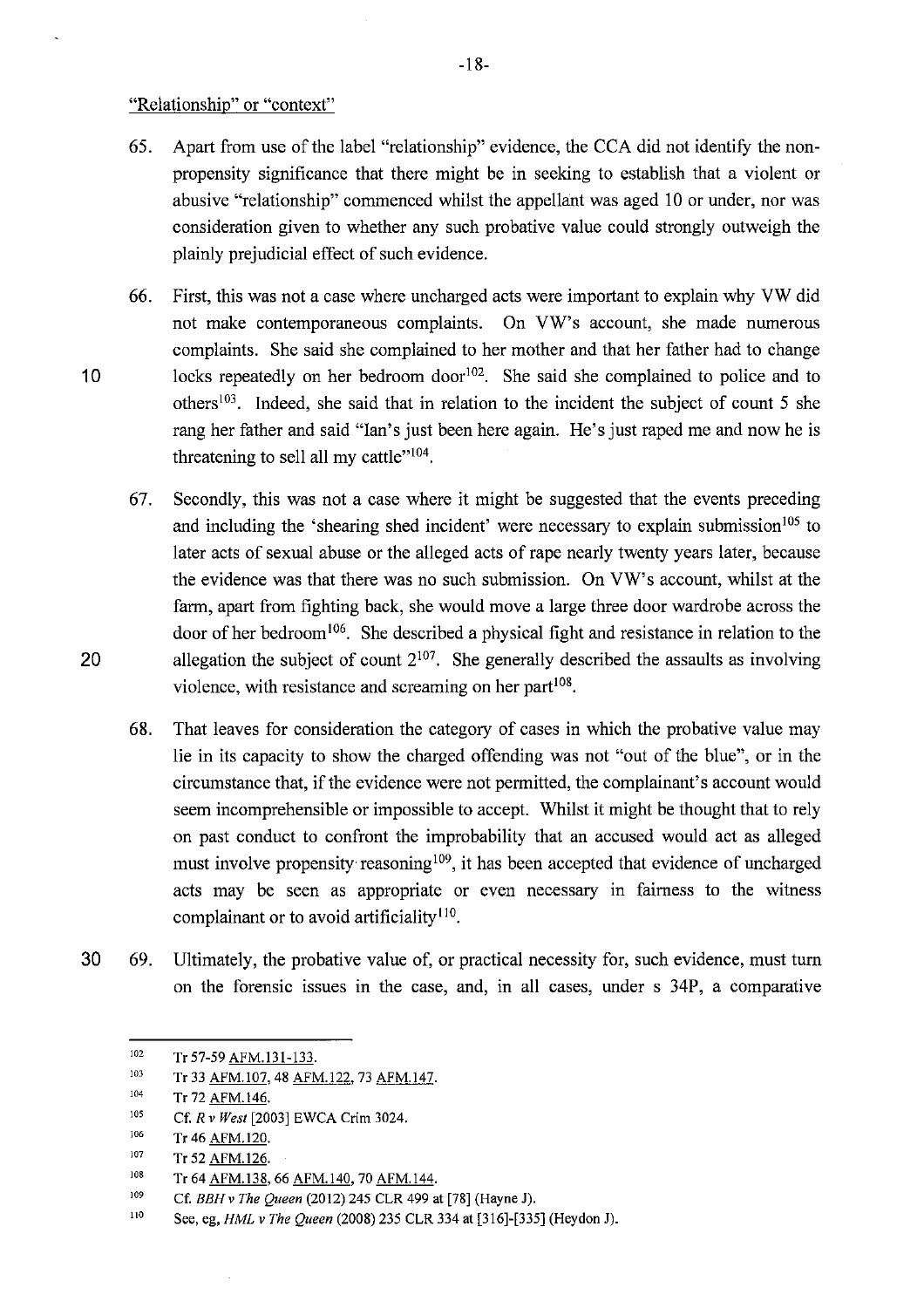evaluation with the prejudicial effect remains necessary, given that even where "background" evidence is not relied on for a propensity use it may have that effect<sup>111</sup>.

70. The "out of the blue" consideration is most readily seen where there is a single  $charge<sup>112</sup>$ . That is not this case. Nor, given the significant qualitative difference between the allegations that pre-dated and included the shearing shed incident on the one hand, and the allegations of abuse committed when the appellant was aged 17 and older ( counts 2-5) on the other, would evidence of the later allegations have been incomprehensible without evidence of the former allegations.

## Prejudice

**30** 

10 71. In addition to the forms of prejudice that typically attend evidence of discreditable conduct (including the risk of misuse, overestimation of weight, and moral outrage), in the present case, there were special risks of prejudice associated with permitting evidence of allegations preceding and including count 1. There is a prejudice in an adult effectively meeting allegations relating to events in one's early childhood nearly 50 years after the event. Further, where, as here, the alleged victim of the relevant uncharged act was even younger than the alleged culprit, the sympathy likely to be evoked in the jury may magnify the risk of prejudice in a way that cannot be justified given the marginal (if any) probative value of that evidence.

# *Admissibility of evidence in relation to count 3 in relation to counts 2, 4 and 5*

20 72. In relation to **count 3,** the evidence was uncorroborated, and thus the observations of the plurality in *IMM v The Queen*<sup>113</sup> were apposite on the question of probative value for cross-admissibility purposes:

> In a case of this kind, the probative value of this evidence lies in its capacity to support the credibility of a complainant's account. In cases where there is evidence from a source independent of the complainant, the requisite degree of probative value is more likely to be met. That is not to say that a complainant's unsupported evidence can never meet that test. It is possible that there may be some special features of a complainant's account of an uncharged incident which give it significant probative value. But without more, it is difficult to see how a complainant's evidence of conduct of a sexual kind from an occasion other than the charged acts can be recognised as having the requisite degree of probative value.

> Evidence from a complainant adduced to show an accused's sexual interest can generally have limited, if any, capacity to rationally affect the probability that the complainant's account of the charged offences is true. It is difficult to see that one might reason rationally to the conclude that X's account of charged acts of sexual misconduct is truthful because X gives an account that on another occasion the accused exhibited sexual interest in him or her.

73. Further, for reasons explained earlier, and as acknowledged by Peek J, there is a distinct prejudice associated with meeting allegations as general as were led in relation to count 3.

Ill See, eg, *HML v The Queen* (2008) 235 CLR 334 at [320] (Heydon J).

<sup>112</sup>  See, eg, *Roach v The Queen* (2011) 242 CLR 610 at [42] (French CJ, Hayne, Crennan and Kiefel JJ).

Ill (2017) 257 CLR 300 at [62]-[63] (French CJ, Kiefel, Bell and Keane JJ).